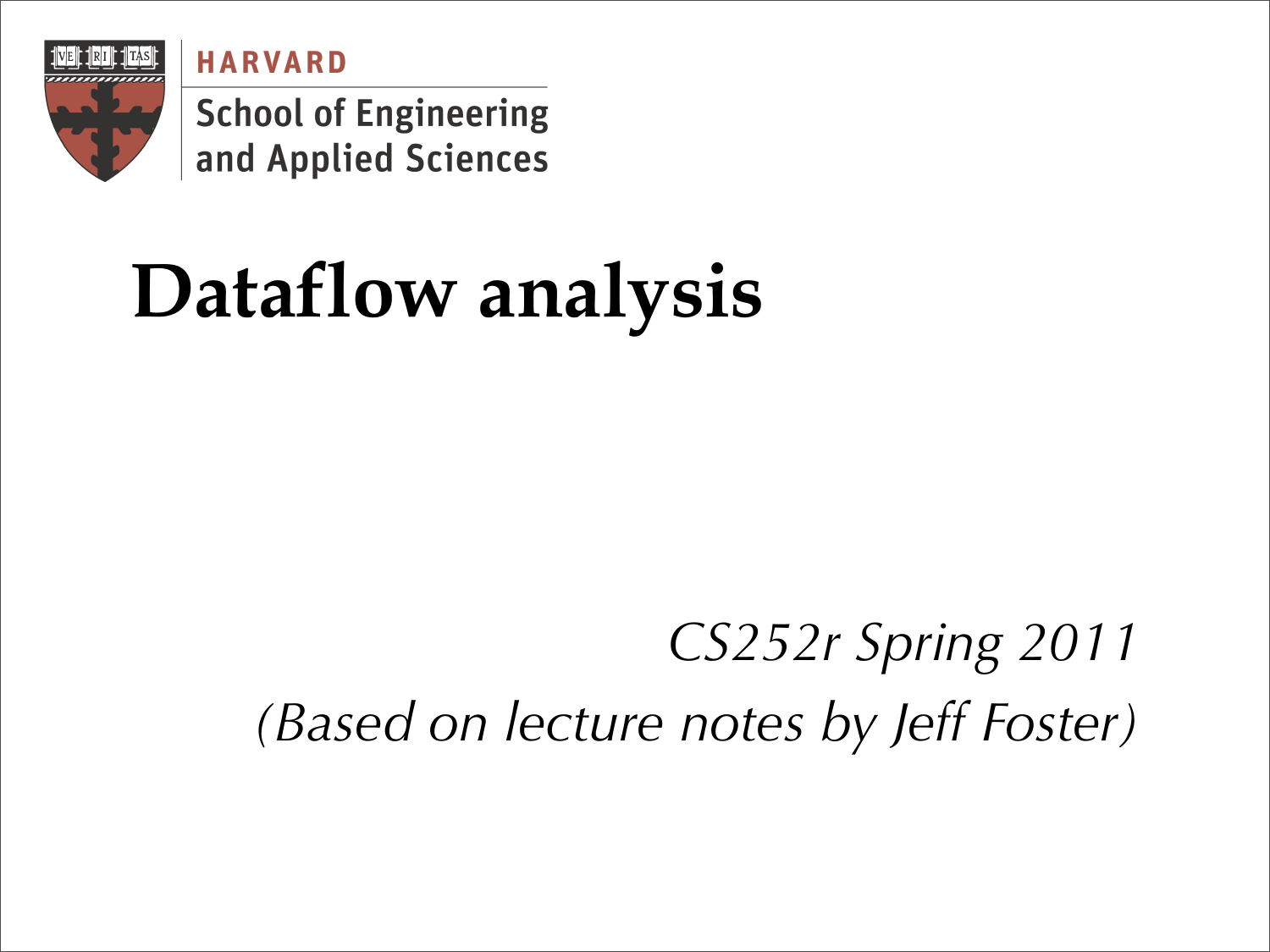# Control flow graph

- •A **control flow graph** is a representation of a program that makes certain analyses (including dataflow analyses) easier
- A directed graph where
	- Each node represents a statement
	- Edges represent control flow
- Statements may be
	- Assignments:  $x := y$  or  $x := y$  op z or  $x := op y$
	- •Branches: goto L or if b then goto L
	- •etc.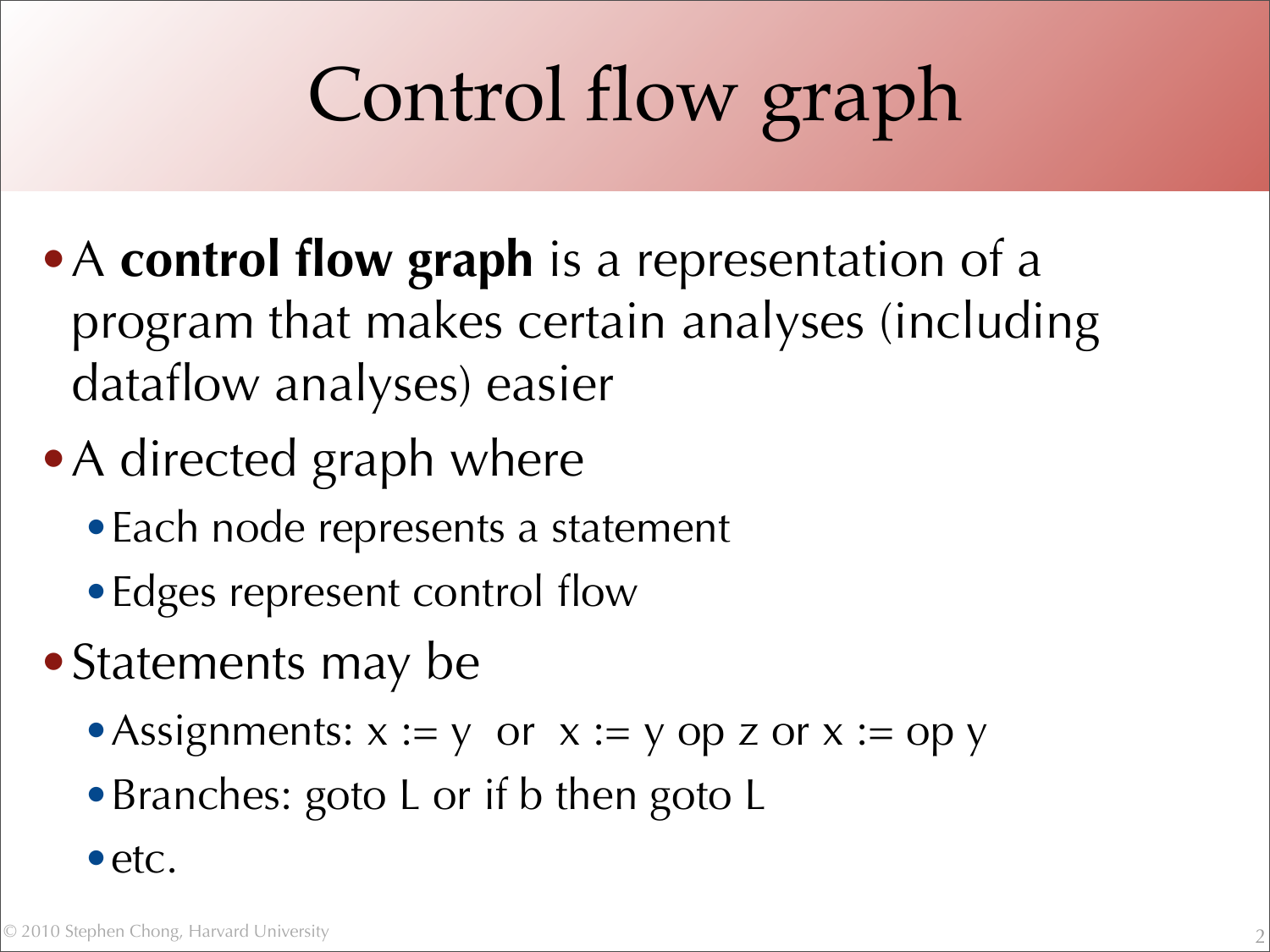# Control-flow graph example

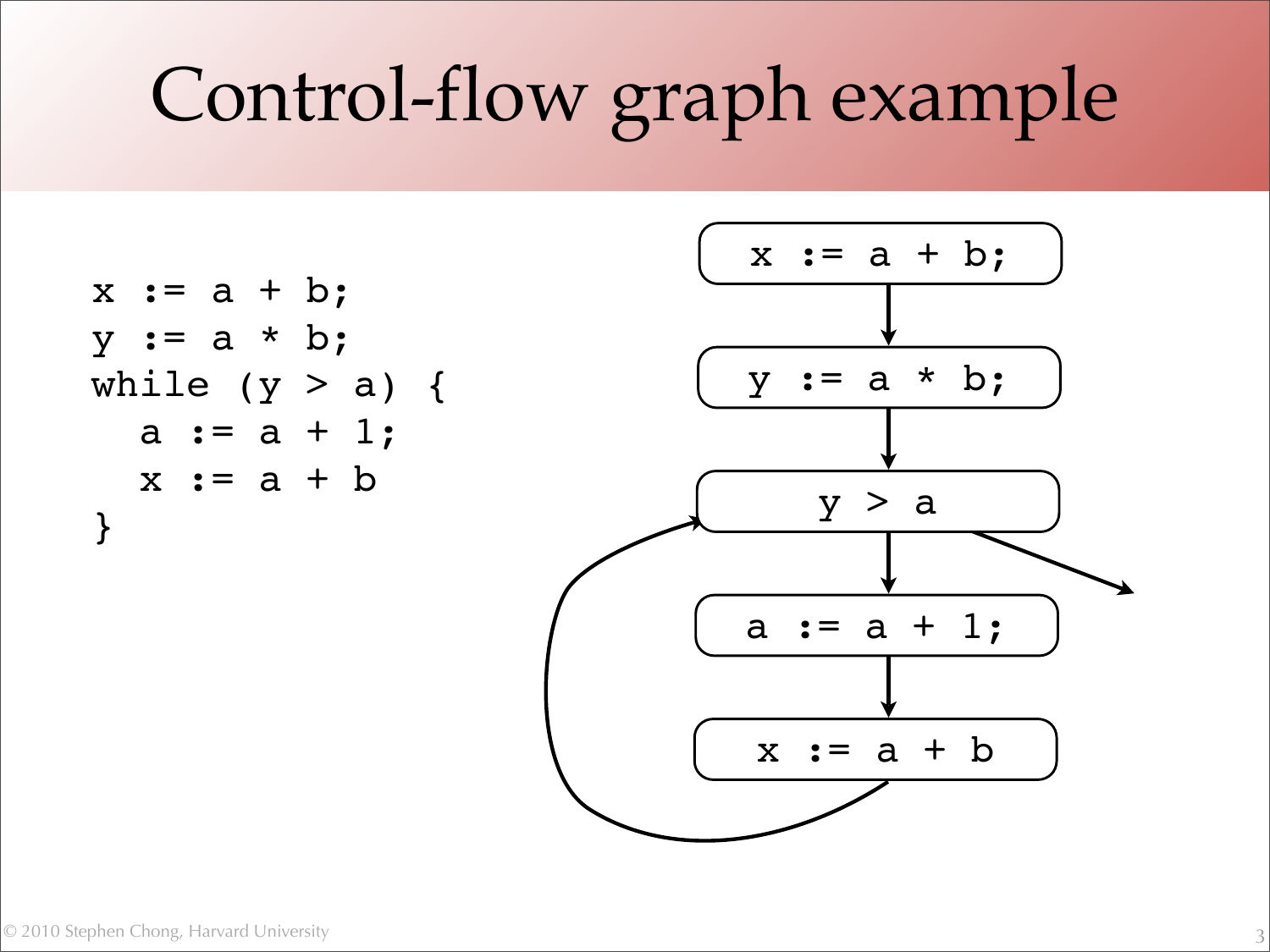### Variations on CFGs

- •Usually don't include declarations (e.g., int x;) in the CFG
	- But there's usually something in the implementation
- •May want a unique entry and exit node
	- Won't matter for the examples we give
- •May group statements into **basic blocks**
	- •A sequence of instructions with no branches into or out of the block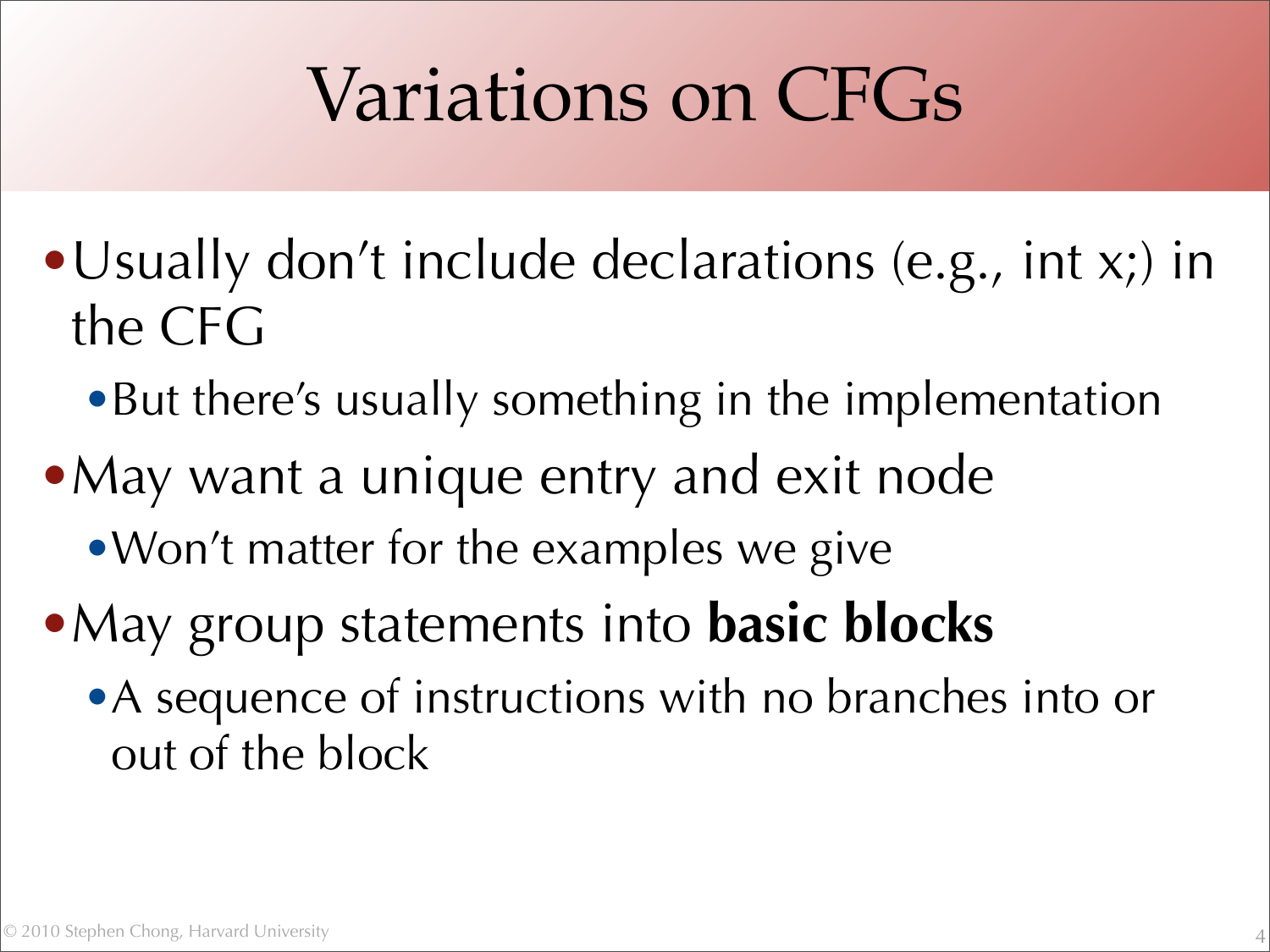# Control-flow graph with basic blocks

$$
x := a + b;
$$
  
\n $y := a * b;$   
\nwhile  $(y > a)$  {  
\n $a := a + 1;$   
\n $x := a + b$   
\n}  
\n}

- •Can lead to more efficient implementations
- More complicated to explain, so for the meantime we'll use single statement blocks



© 2010 Stephen Chong, Harvard University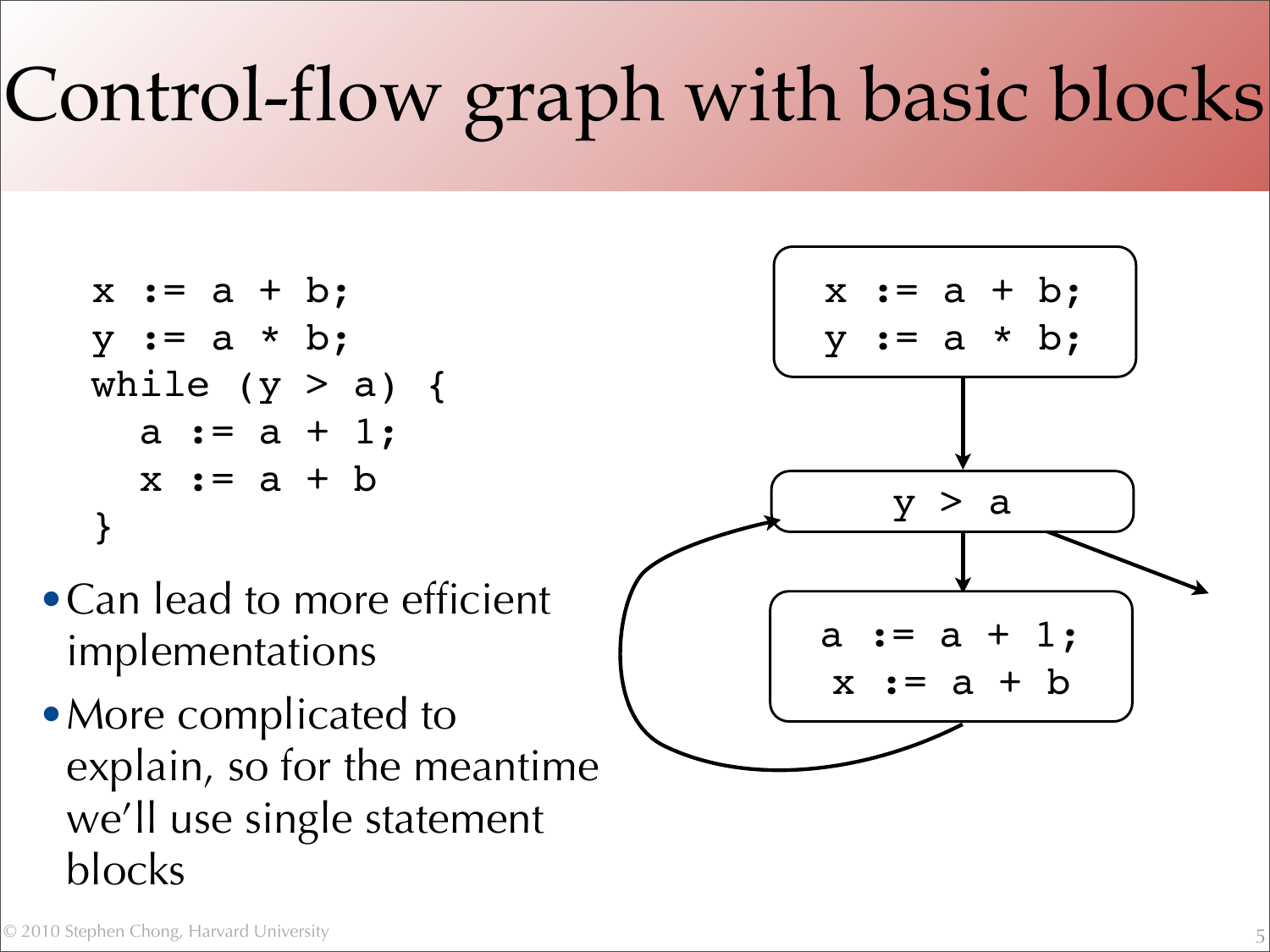# Graph example with entry and exit

$$
x := a + b;
$$
  
\n $y := a * b;$   
\nwhile  $(y > a)$  {  
\n $a := a + 1;$   
\n $x := a + b$   
\n}  
\n}

- All nodes without a normal predecessor should be pointed to by entry
- •All nodes with a successor should point to exit

![](_page_5_Figure_4.jpeg)

6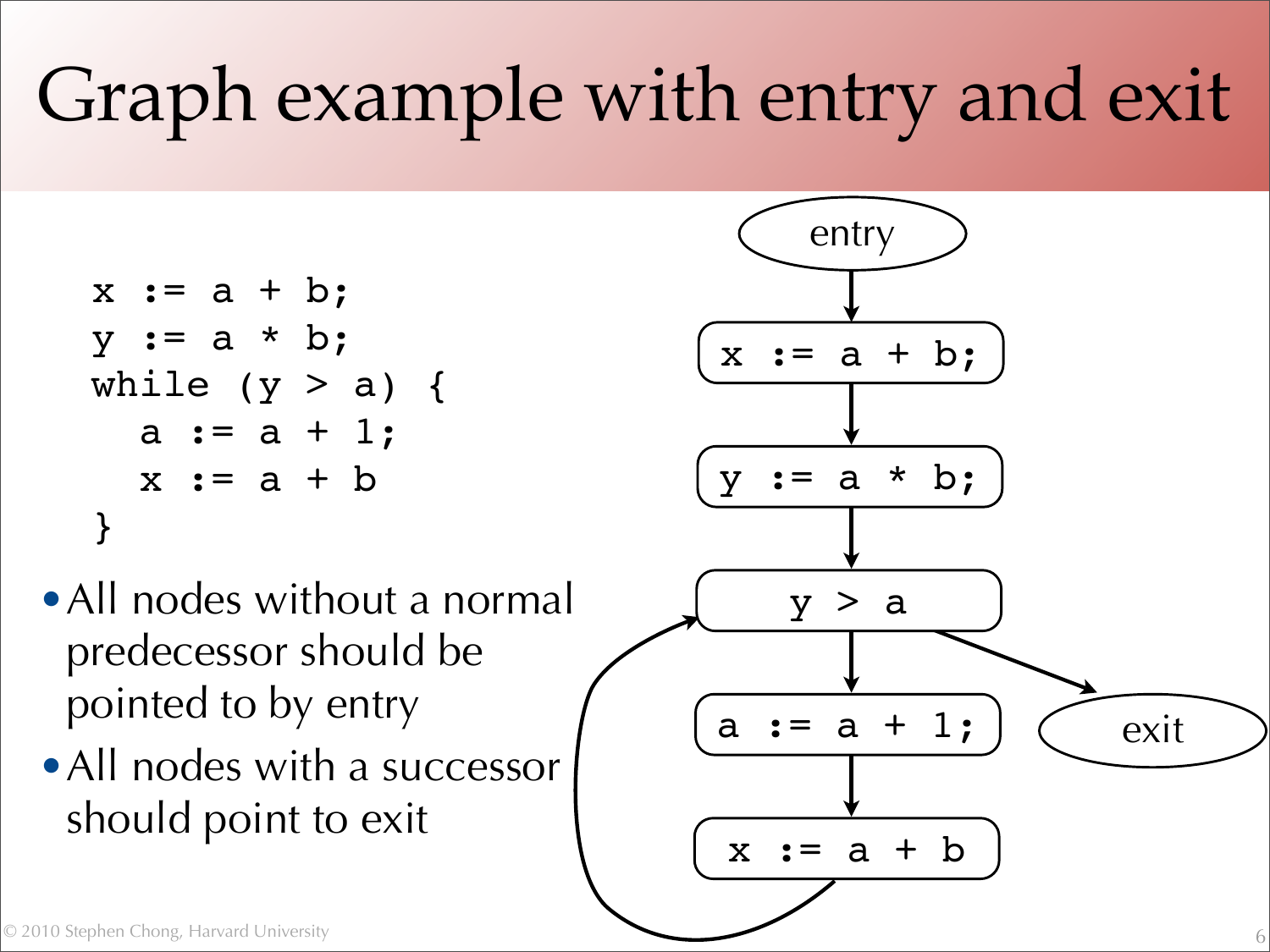# CFG vs AST

- CFGs are much simpler than ASTs
- Fewer forms, less redundancy, only simple expressions
- •But AST is a more faithful representation
	- •CFGs introduce temporaries
	- Lose block structure of program
- ASTs are
	- Easier to report error + other messages
	- Easier to explain to programmer
	- •Easier to unparse to produce readable code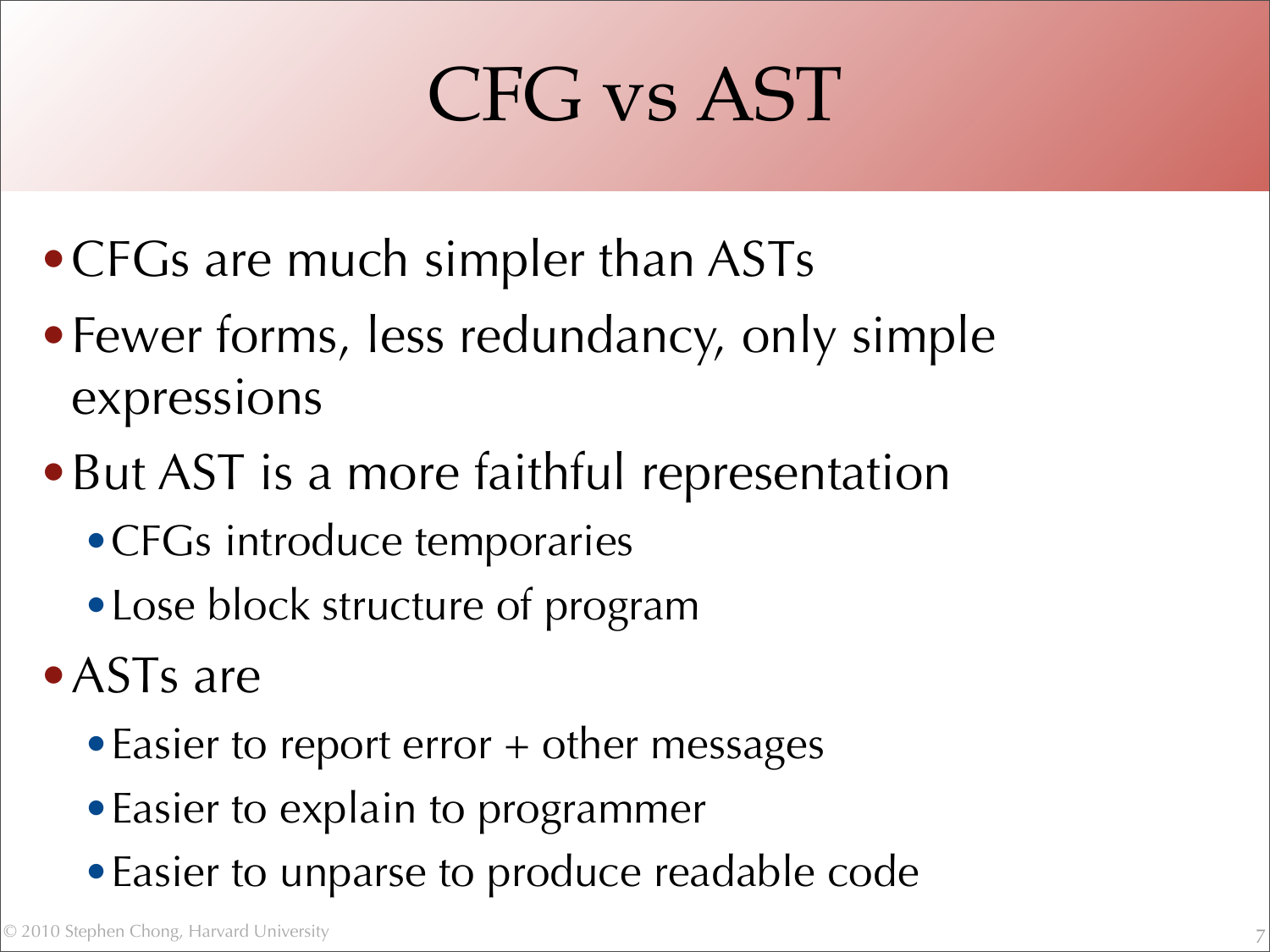# Dataflow analysis

- A framework for proving facts about programs
- Reasons about lots of little facts
- •Little or no interaction between facts
	- Works best on properties about how program computes
- Based on all paths through program
	- •Including infeasible paths

#### •Let's consider some dataflow analyses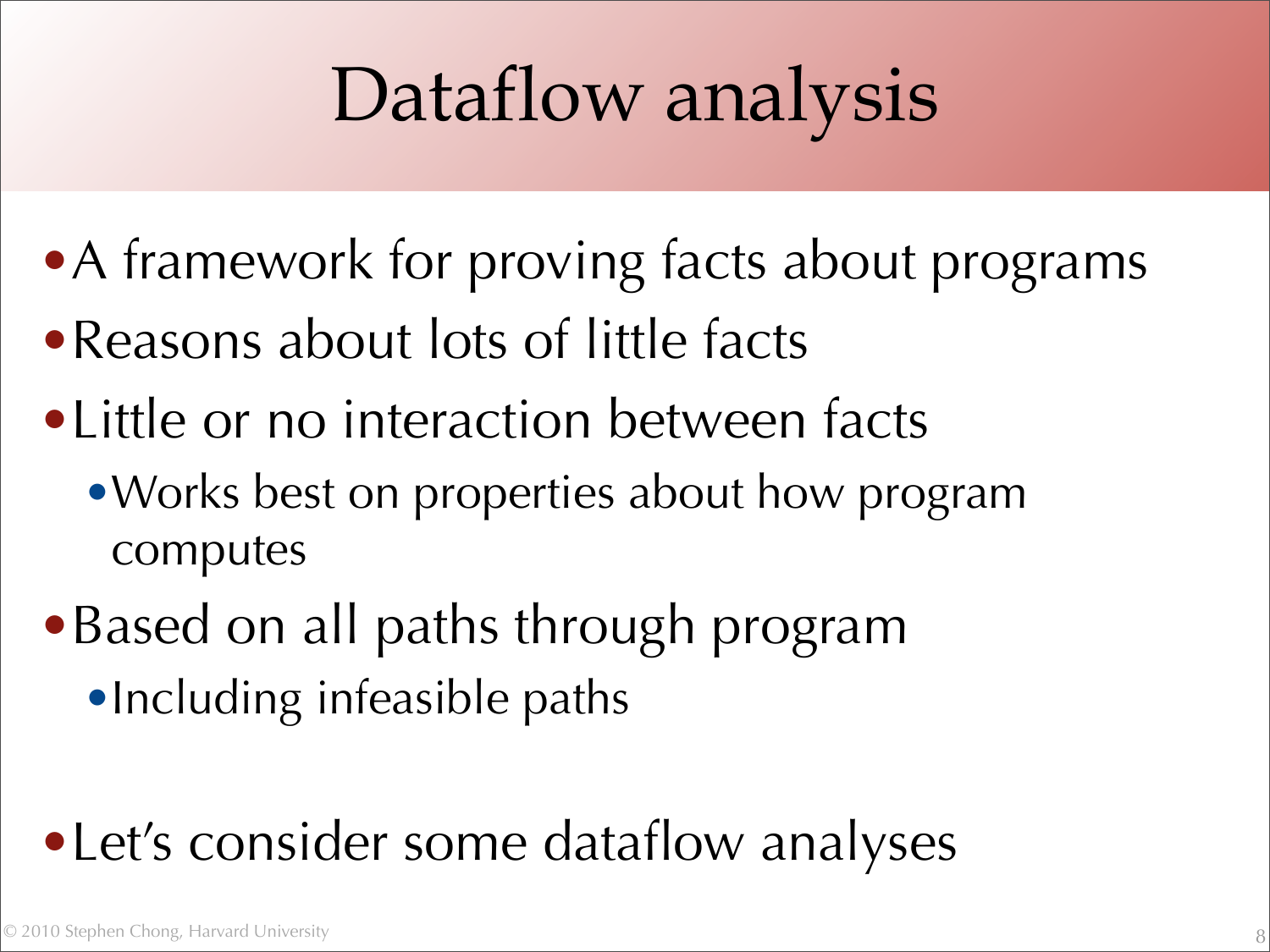## Available expressions

- An expression e is **available** at program point p if
	- e is computed on every path to p, and
	- •the value of e has not changed since the last time e was computed on the paths to p
- Available expressions can be used to optimize code
	- •If an expression is available, don't need to recompute it (provided it is stored in a register somewhere)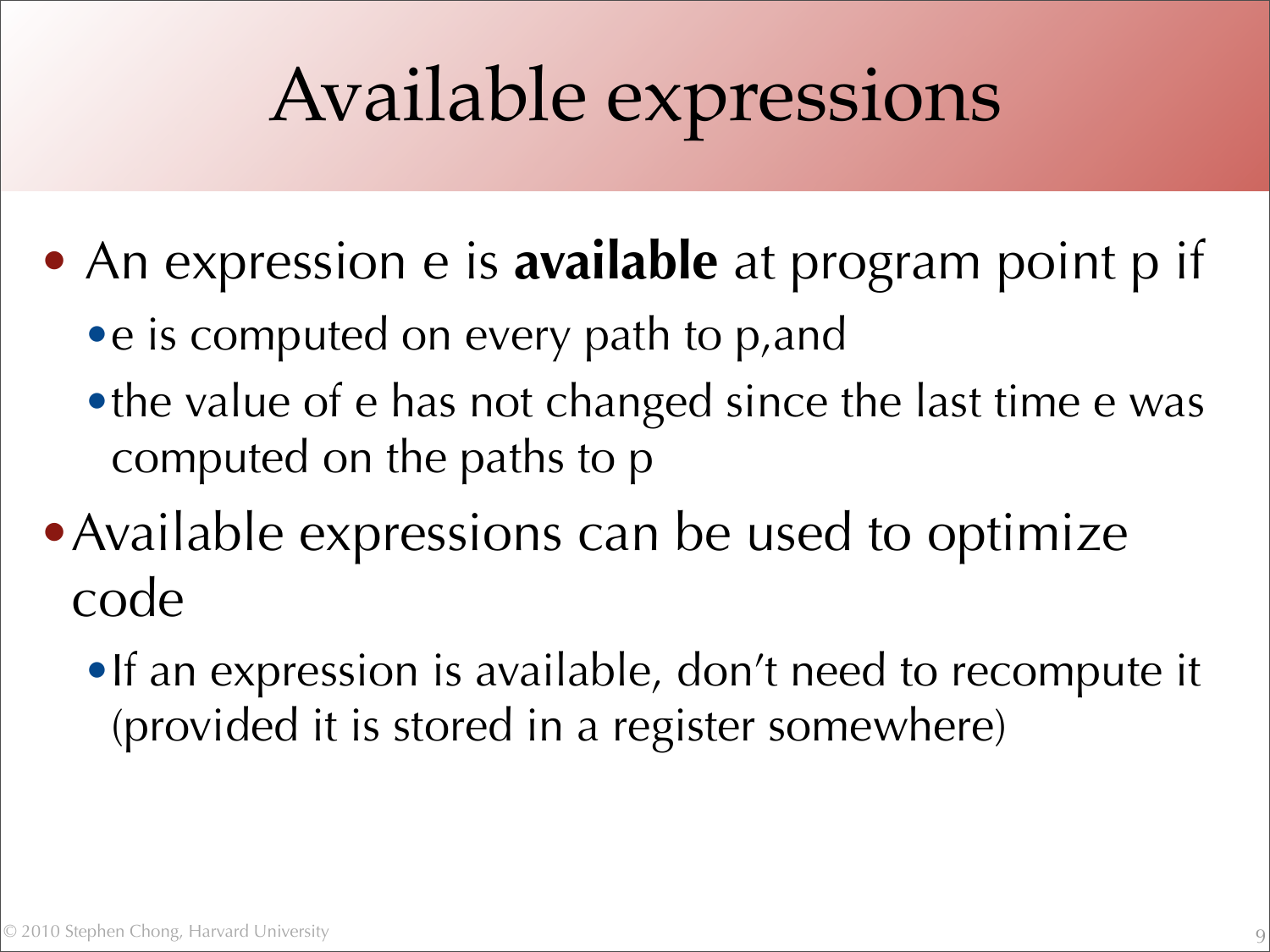## Data flow facts

- Is expression e available?
- Facts
	- $•''a + b$  is available"
	- $•''a * b$  is available"
	- $•''a + 1$  is available"
- © 2010 Stephen Chong, Harvard University •For each program point, we will compute which facts hold.

![](_page_9_Picture_7.jpeg)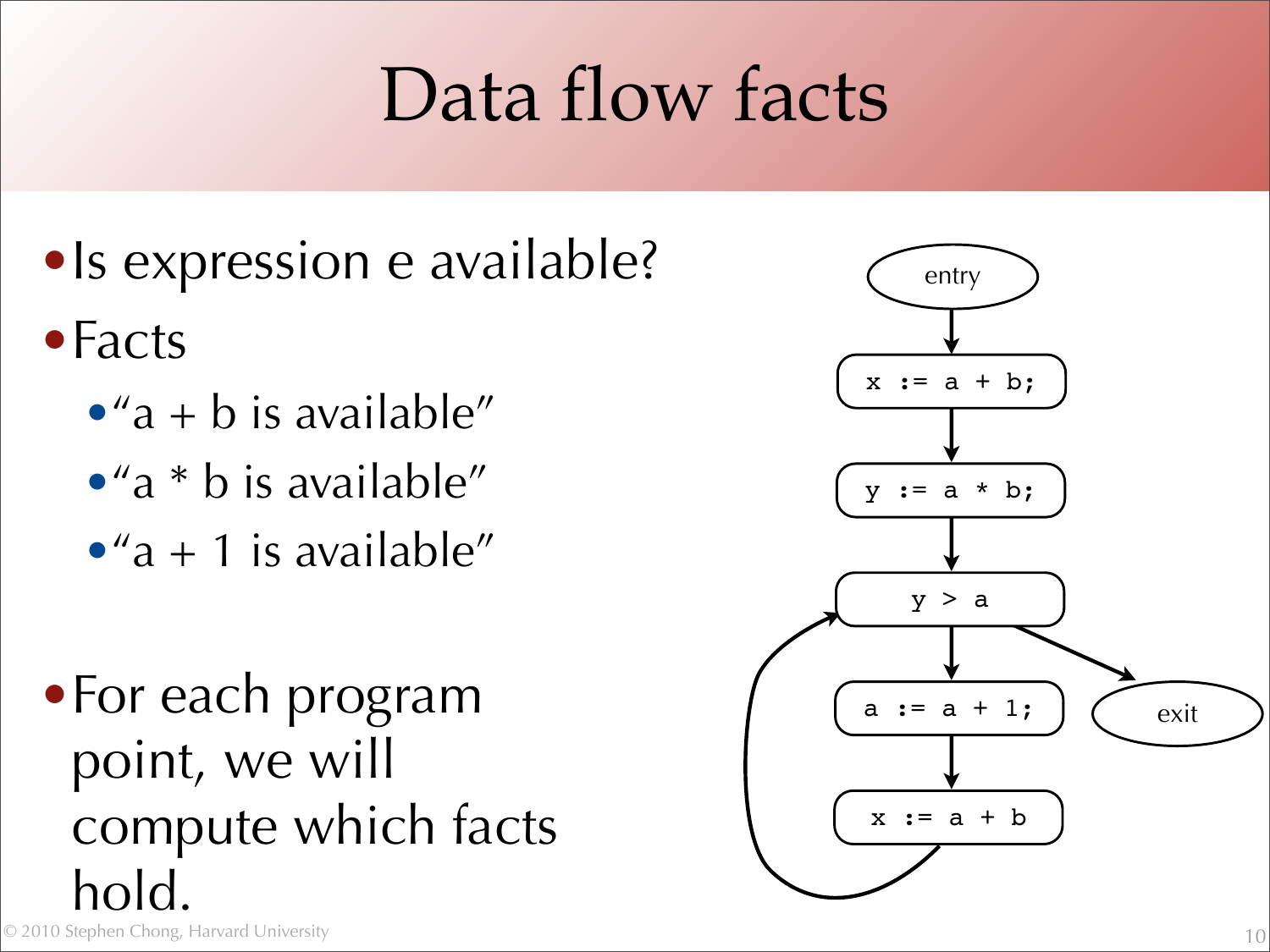### Gen and Kill

![](_page_10_Figure_1.jpeg)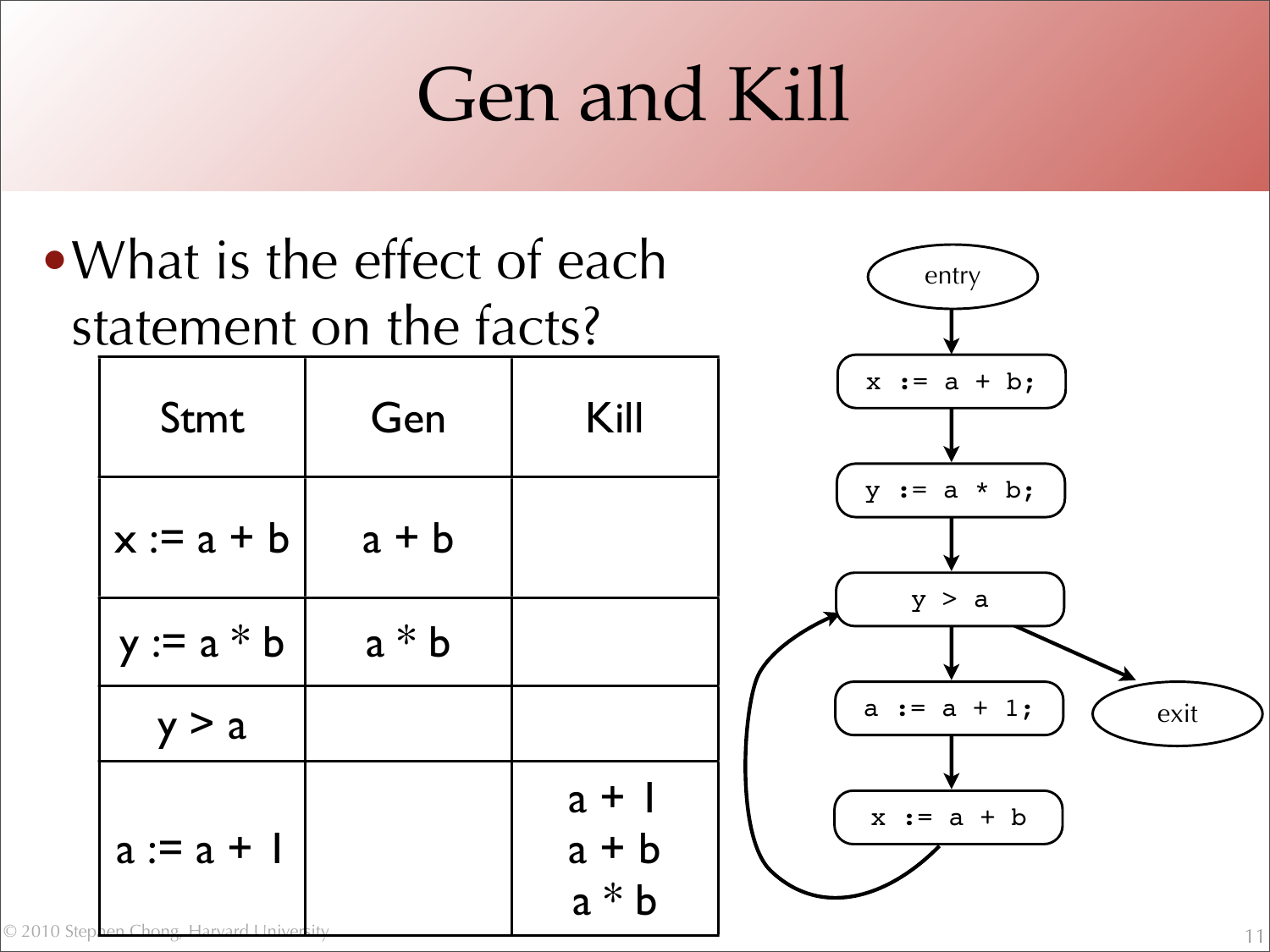# Computing available expressions

![](_page_11_Figure_1.jpeg)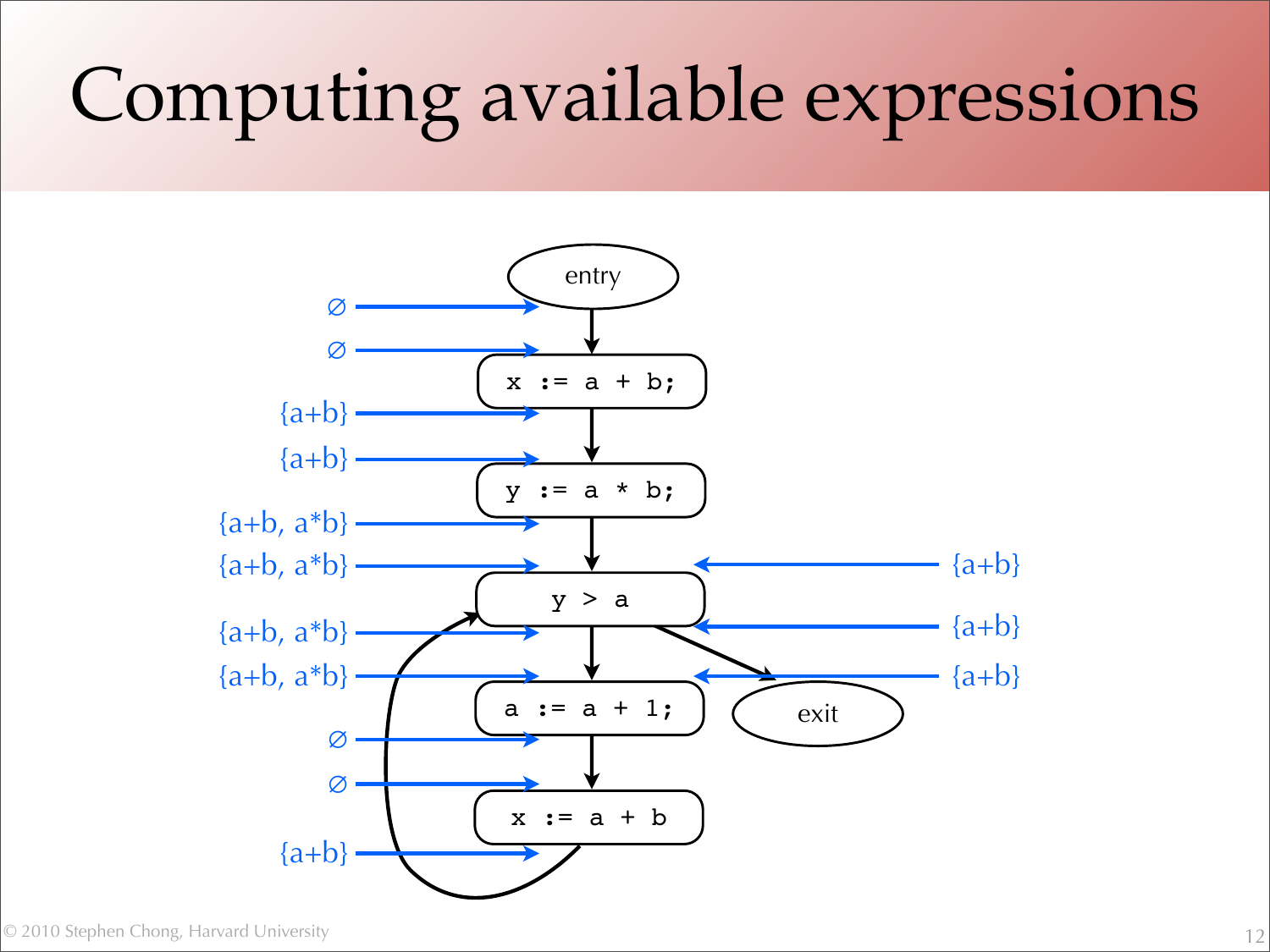# Terminology

- •A **join point** is a program point where two or more branches meet
- •Available expressions is a **forward must** analysis
	- Forward  $=$  Data flow from in to out
	- Must  $=$  At join points, only keep facts that hold on all paths that are joined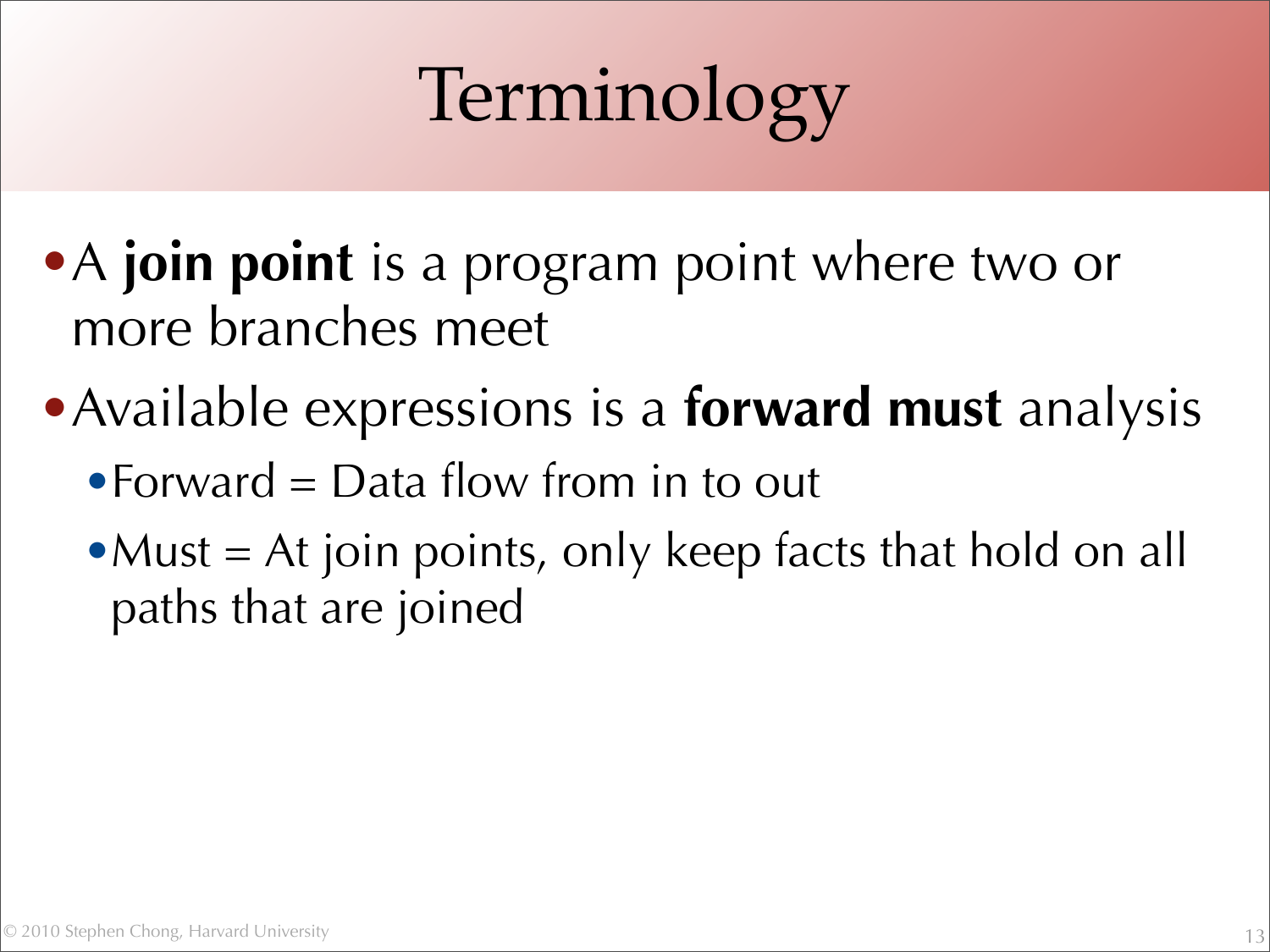### Data flow equations

- •Let s be a statement
	- $\bullet$  succs(s) = { immediate successor stmts of s }
	- $preds(s) = \{ \text{ immediate predecessor} \text{ st} \}$
	- $\bullet$  In(s) = program point just before executing s
	- $\bullet$  Out(s) = program point just after executing s

$$
\begin{aligned} \n\bullet \text{In}(s) &= \bigcap_{s' \in \text{preds}(s)} \text{Out}(s') \\ \n\bullet \text{Out}(s) &= \text{Gen}(s) \cup (\text{In}(S) - \text{Kill}(s)) \n\end{aligned}
$$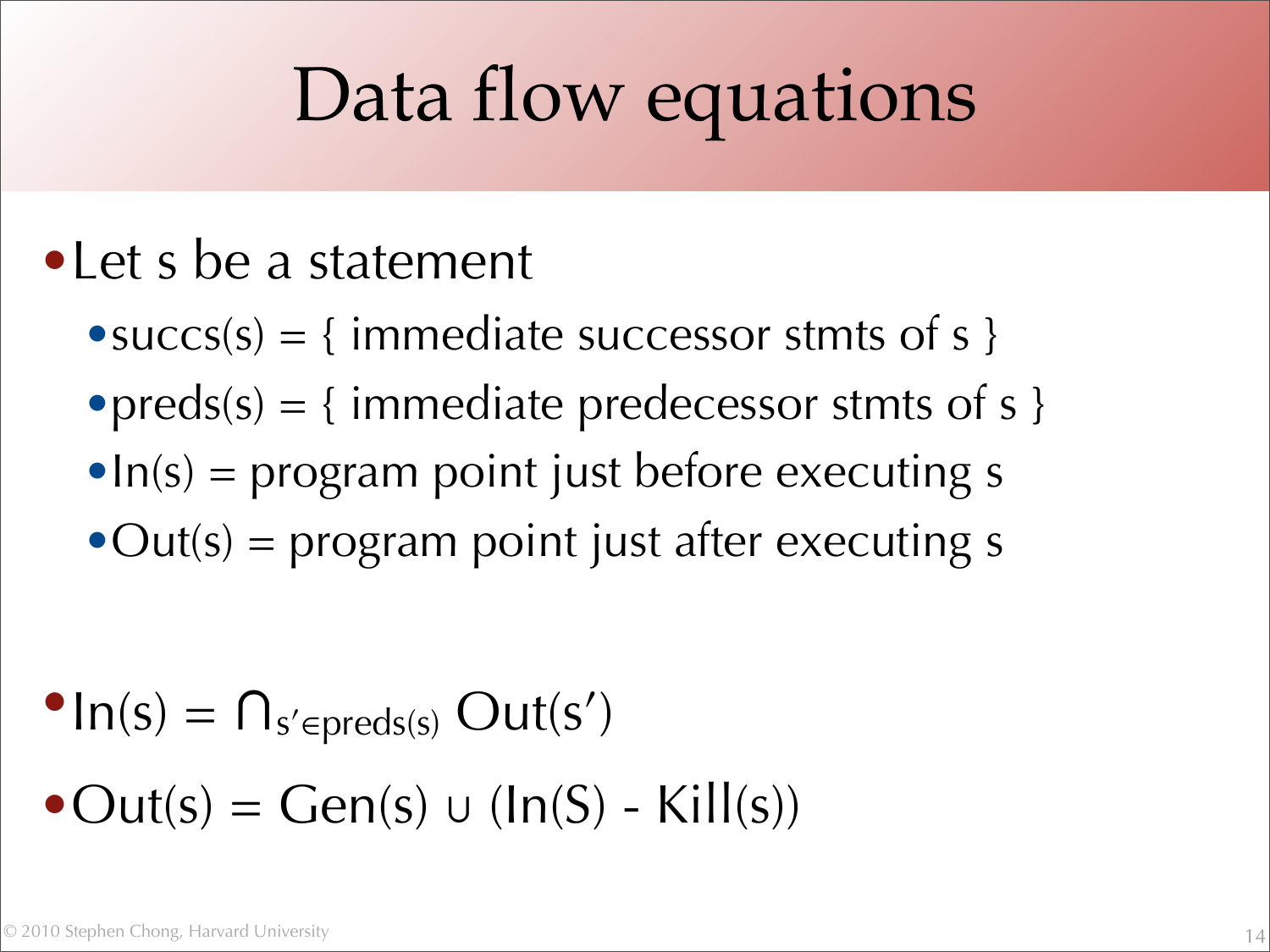# Liveness analysis

- •A variable v is **live** at program point p if
	- •v will be used on some execution path originating from p before v is overwritten

#### **•**Optimization

- •If a variable is not live, no need to keep it in a register
- •If variable is dead at assignment, can eliminate assignment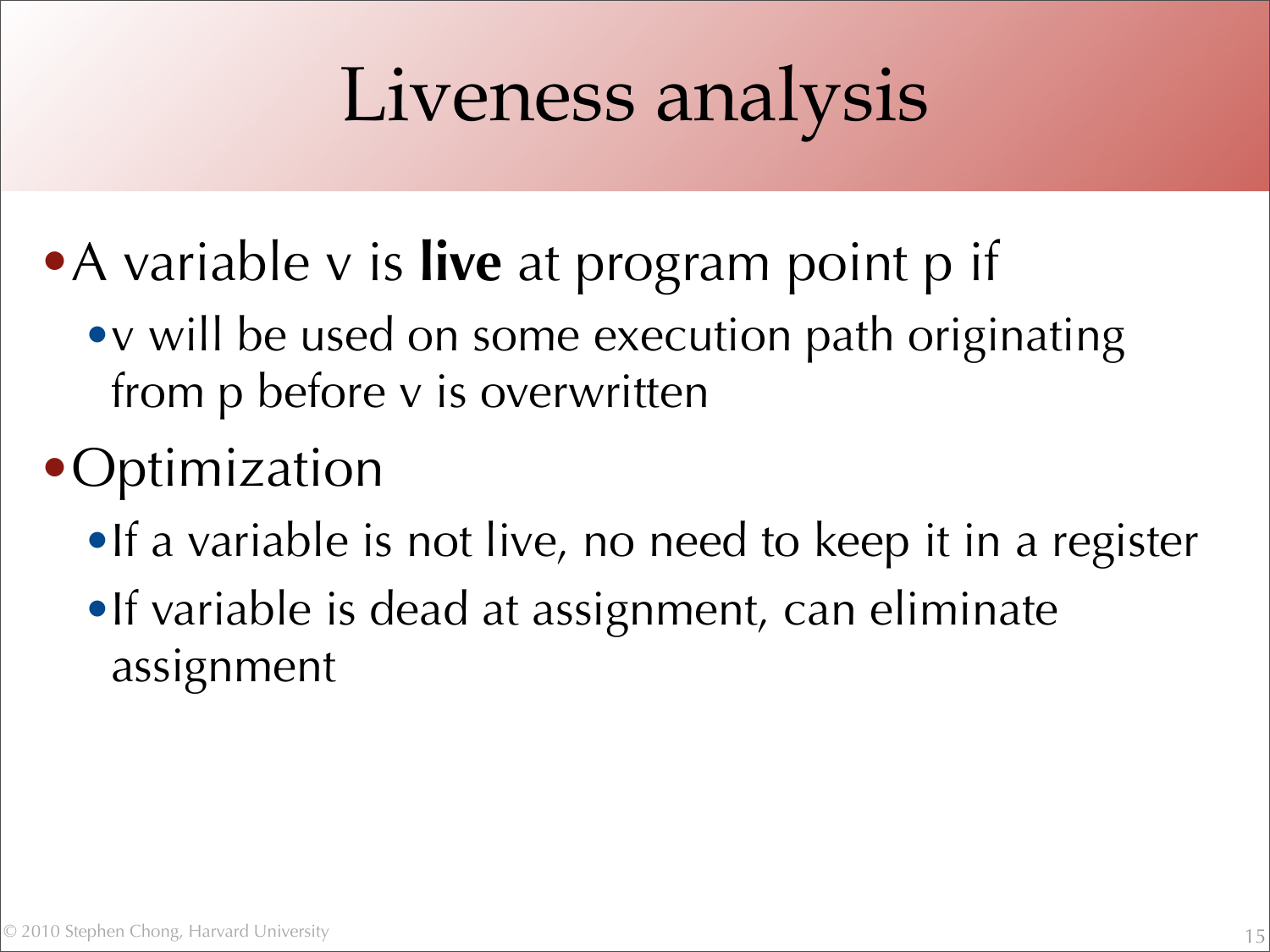## Data flow equations

- Available expressions is a forward must analysis
	- Propagate facts in same direction as control flow
	- •Expression is available only if available on all paths
- •Liveness is a **backwards may** analysis
	- To know if a variable is live, we need to look at the future uses of it. We propagate facts backwards, from Out to In
	- Variable is live if it is used on some path
- $\text{Out}(s) = U_{s' \in success(s)} \ln(s')$
- $\bullet$  In(s) = Gen(s)  $\cup$  (Out(S) Kill(s))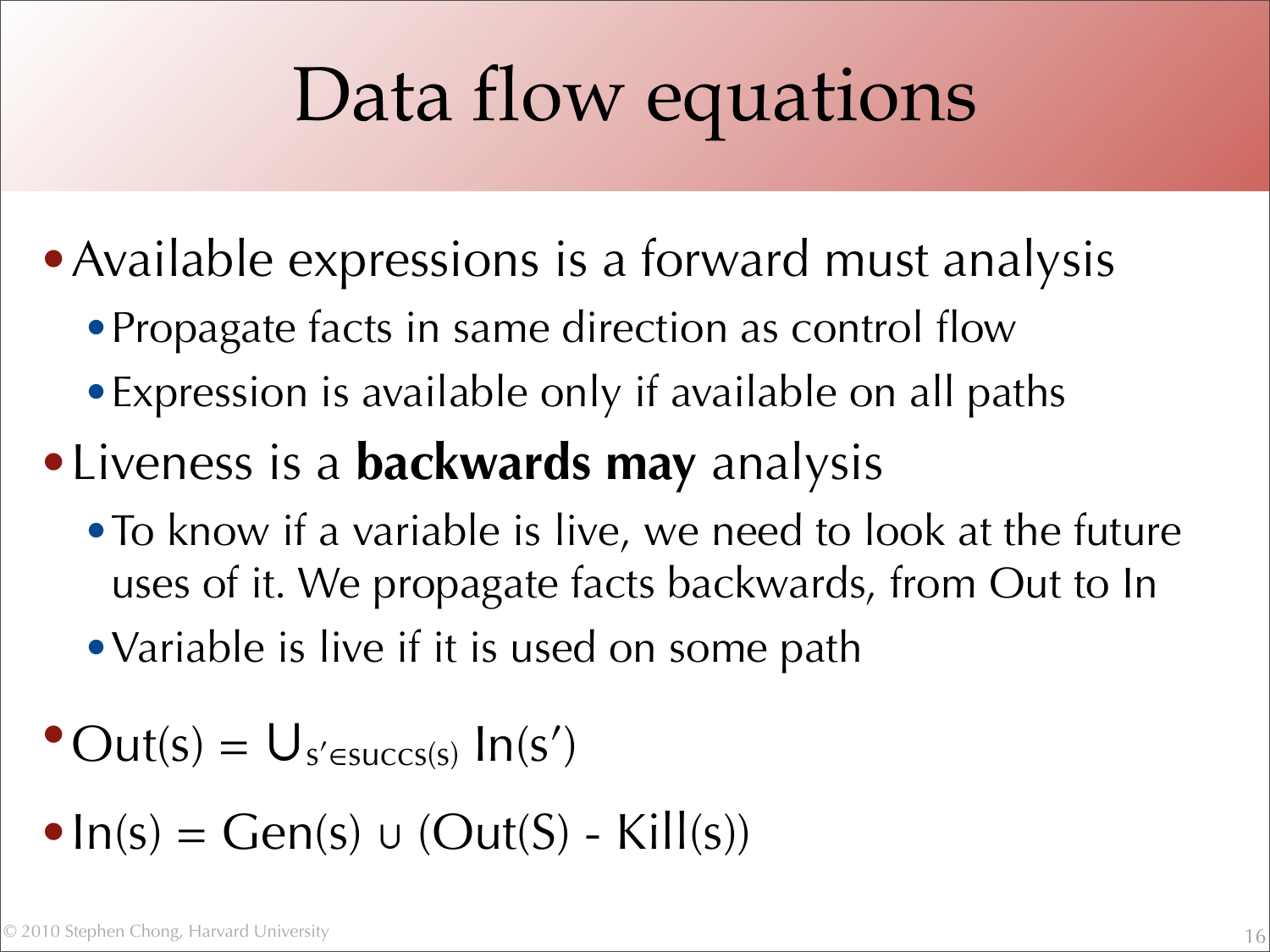### Gen and Kill

### •What is the effect of each statement on the facts?

| Stmt         | Gen  | Kill |
|--------------|------|------|
| $x := a + b$ | a, b | X    |
| $y := a * b$ | a, b | Y    |
| y > a        | a, y |      |
| $a := a + 1$ | a    | a    |

![](_page_16_Picture_3.jpeg)

© 2010 Stephen Chong, Harvard University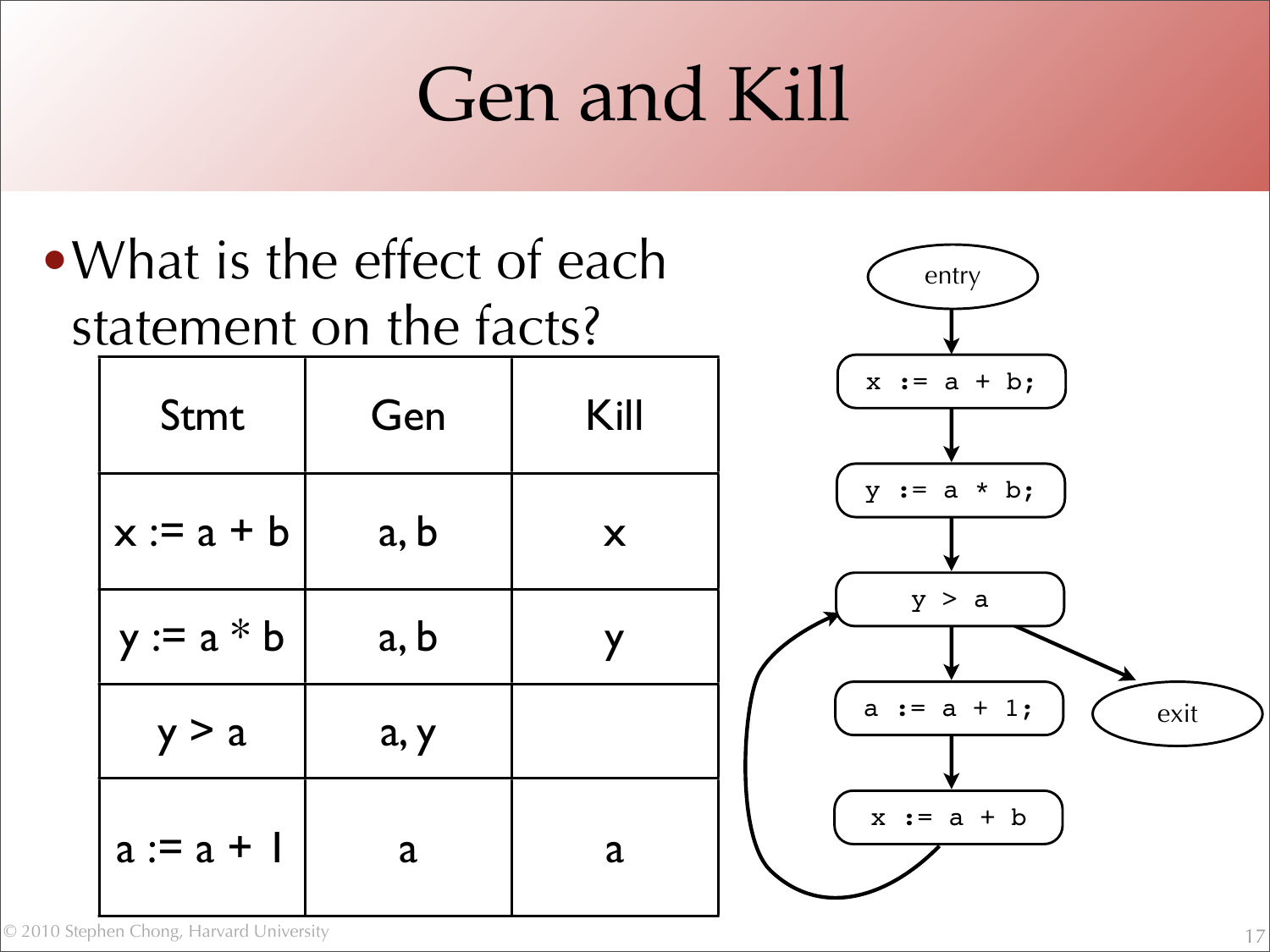# Computing live variables

![](_page_17_Figure_1.jpeg)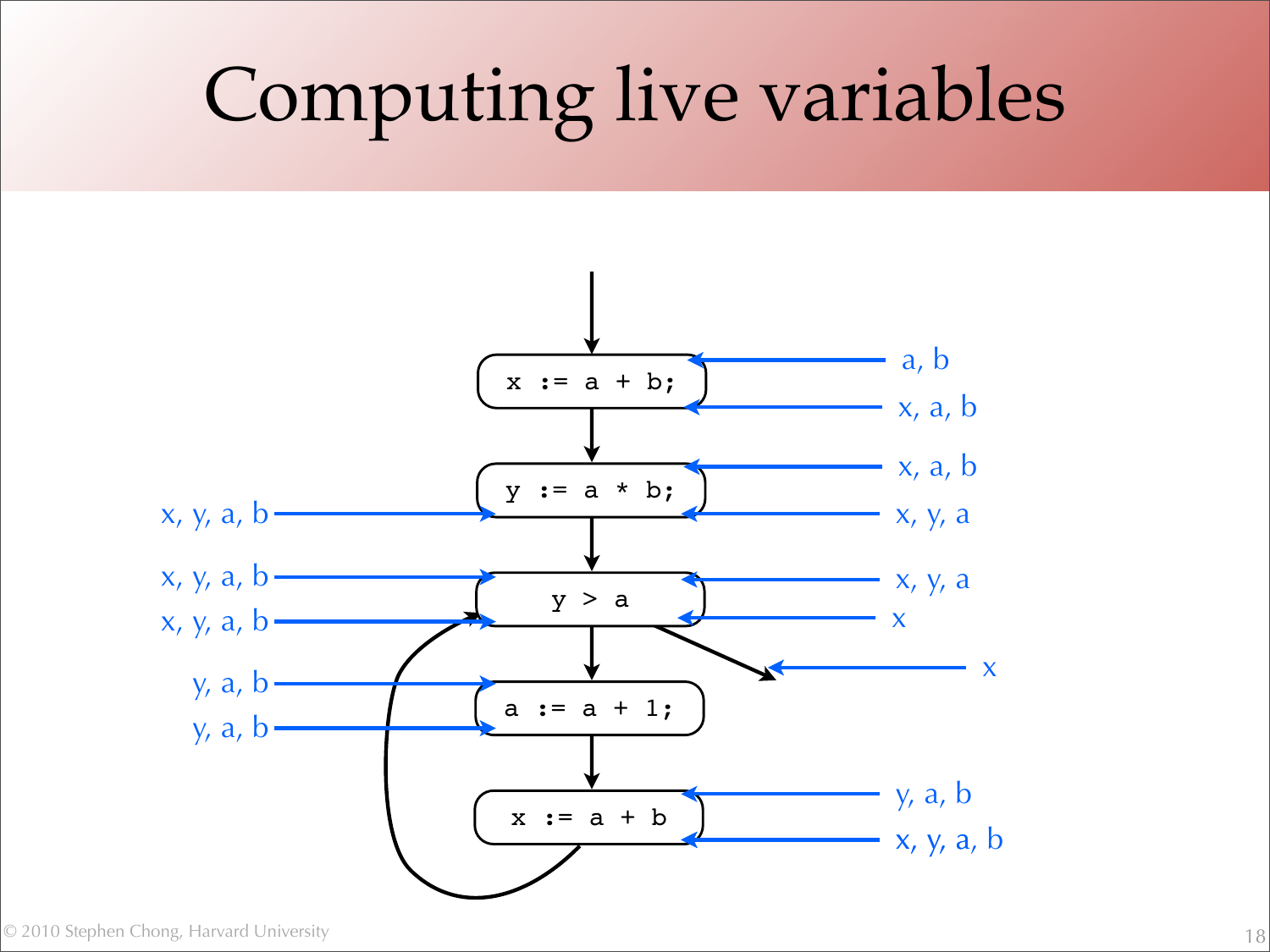# Very busy expressions

- •An expression e is **very busy** at point p if
	- •On every path from p, expression e is evaluated before the value of e is changed

#### **• Optimization**

• Can hoist very busy expression computation

#### •What kind of problem?

- •Forward or backward?
- •May or must?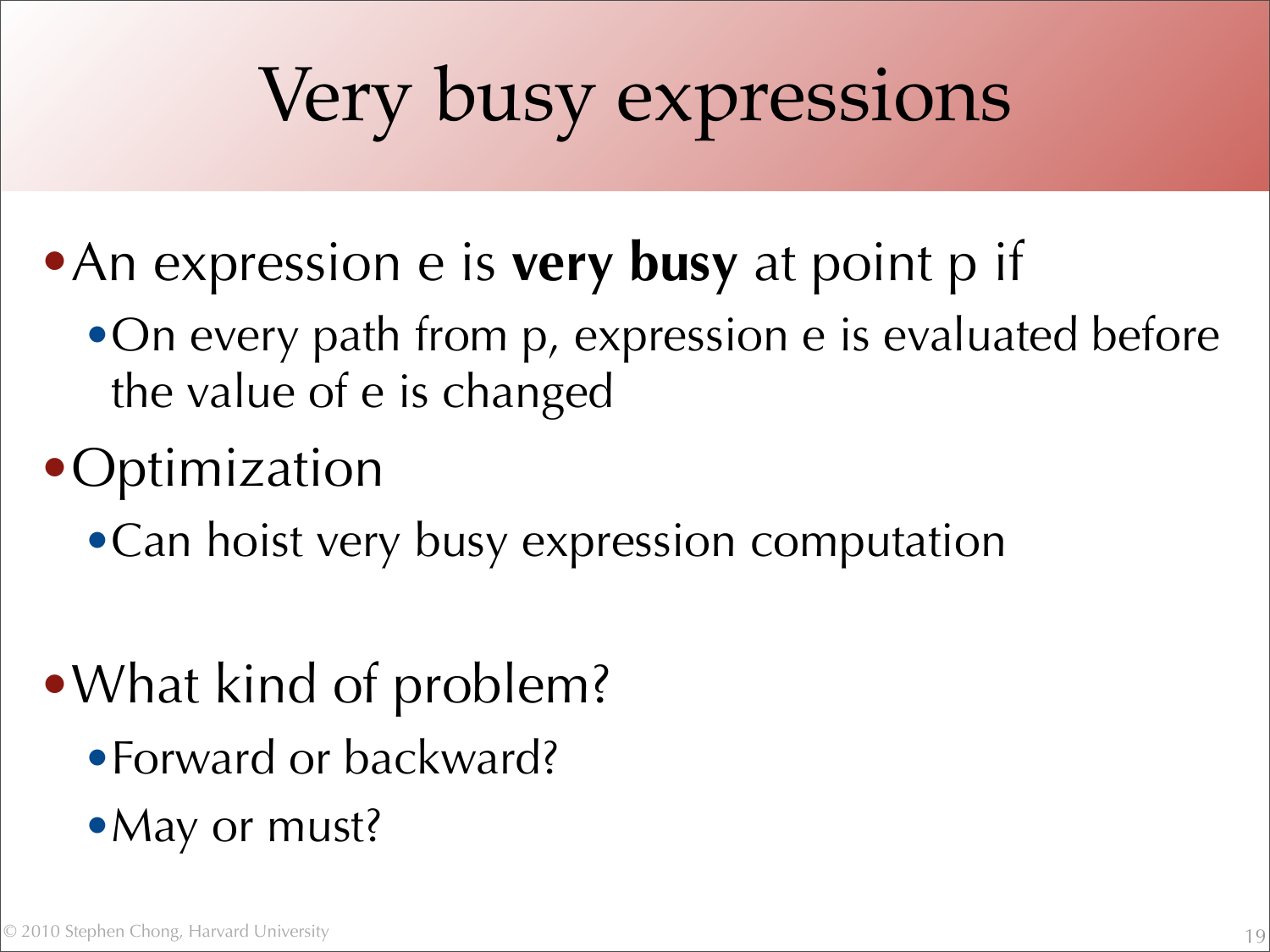# Reaching definitions

- A definition of a variable v is an assignment to v
- •A **definition** of variable v **reaches** point p if
	- There is no intervening assignment to v
	- •Also called **def-use** information
- •What kind of problem?
	- •Forward or backward?
	- May or must?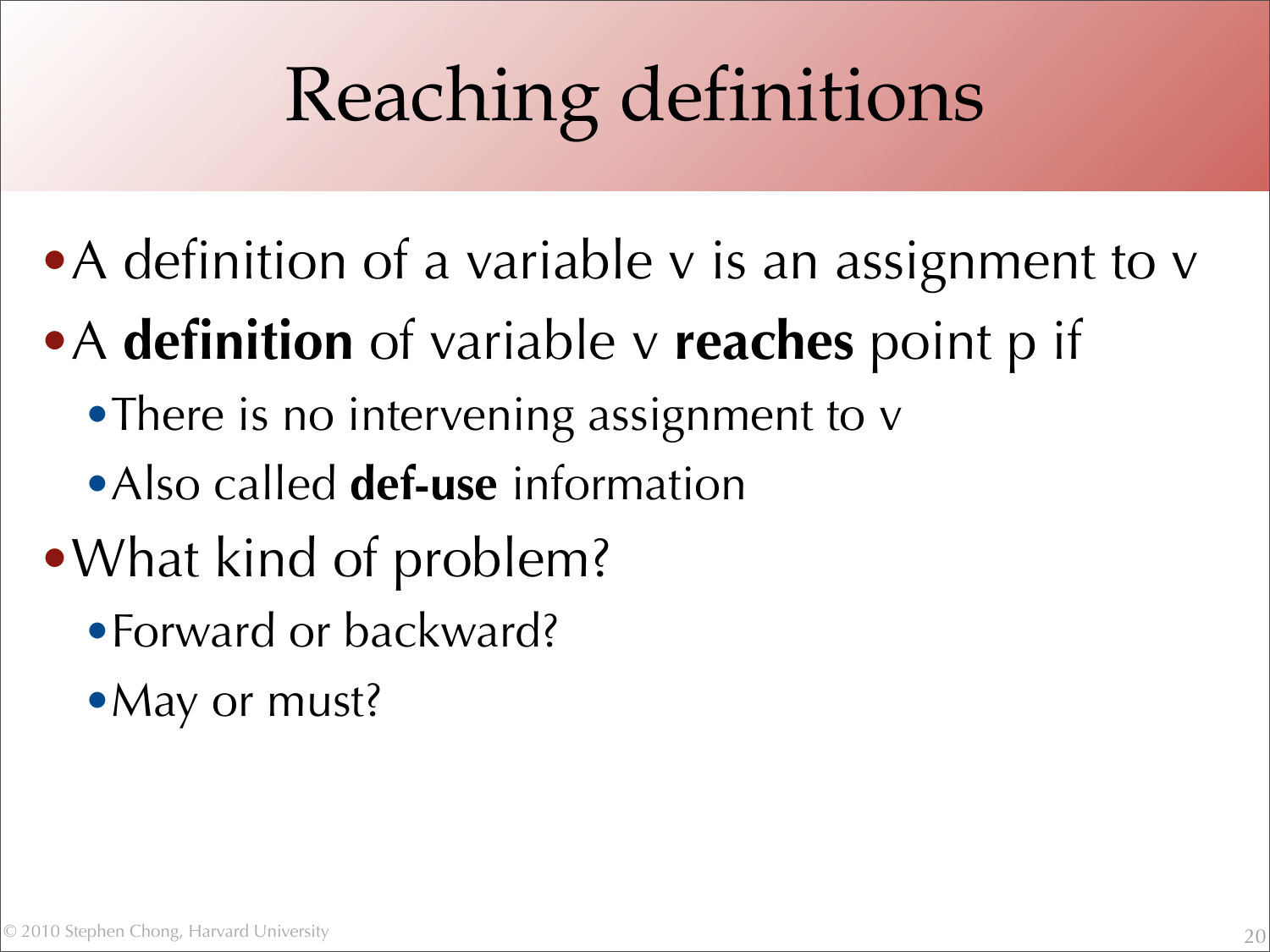# Space of data flow analyses

|                 | <b>May</b>              | <b>Must</b>              |
|-----------------|-------------------------|--------------------------|
| <b>Forward</b>  | Reaching<br>definitions | Available<br>expressions |
| <b>Backward</b> | Live variables          | Very busy<br>expressions |

• Most dataflow analyses can be categorized in this way

• A few don't fit, need bidrectional flow

• Lots of literature on data flow analyses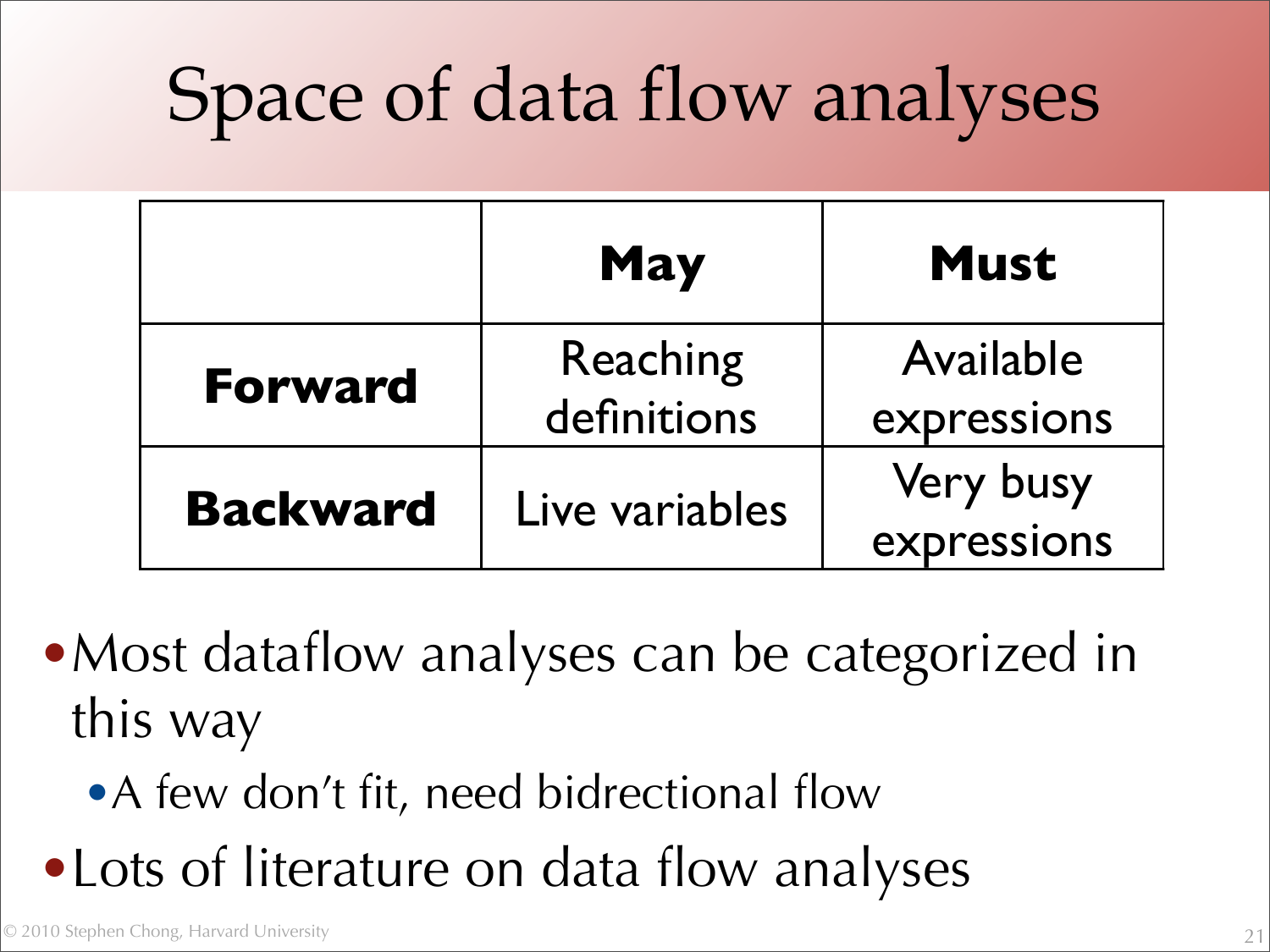### Data flow facts and lattices

• Typically, data flow facts form lattices •E.g., available expressions

![](_page_21_Figure_2.jpeg)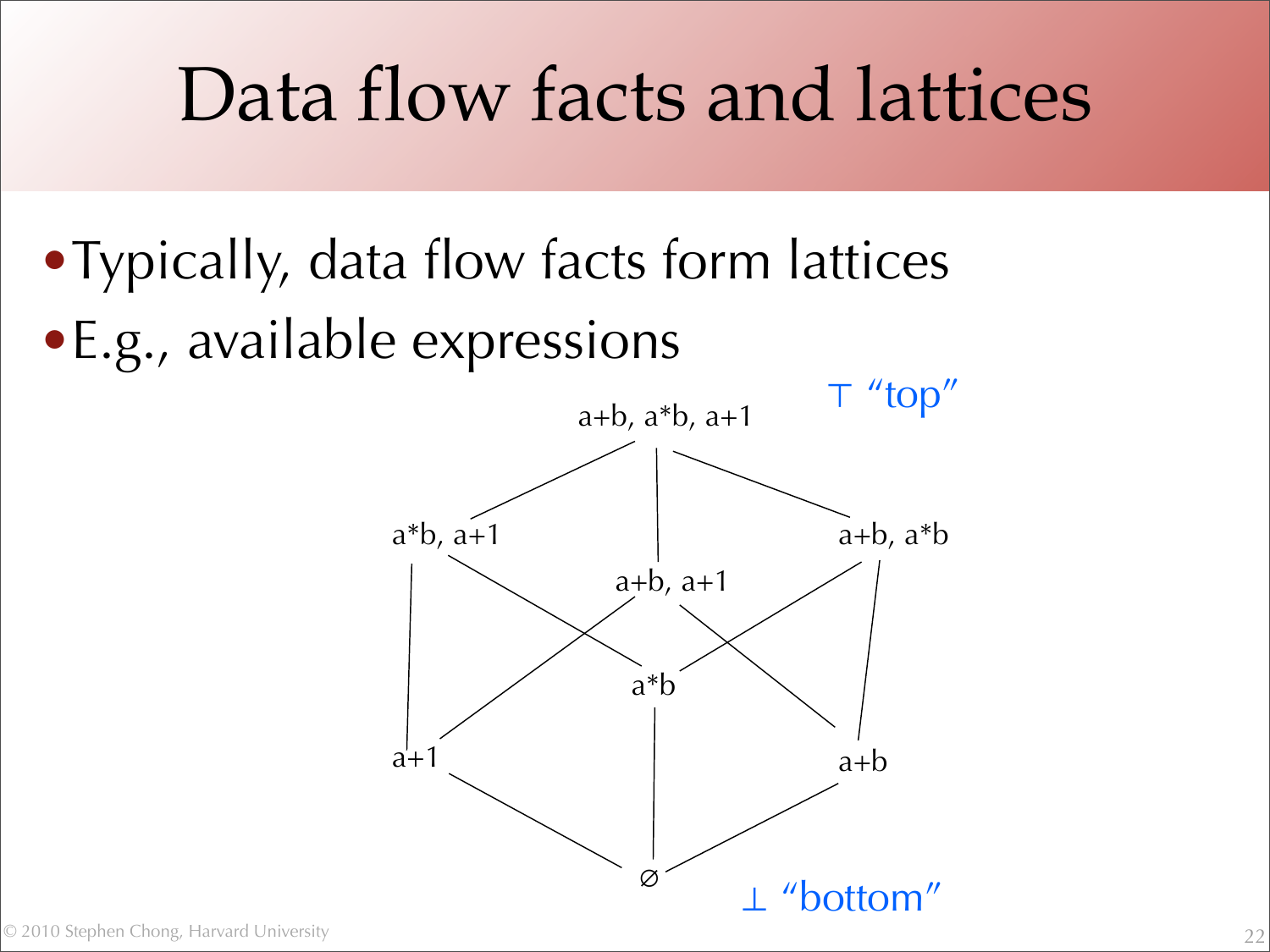### Partial orders and lattices

#### •A **partial order** is a pair (P,≤) such that

- $\bullet \leq$  is a relation over  $P (\leq \subseteq P \times P)$
- $\bullet \leq$  is reflexive, anti-symmetric, and transitive
- A partial order is a **lattice** if every two elements of P have a unique least upper bound and greatest lower bound.
	- $\Box$  is the meet operator: x  $\Box$  y is the greatest lower bound of x and y
		- $x \sqcap y \leq x$  and  $x \sqcap y \leq y$
		- if  $z \le x$  and  $z \le y$  then  $z \le x \sqcap y$
	- •⊔ is the join operator:  $x \cup y$  is the least upper bound of x and y
		- $x \le x \sqcup y$  and  $y \le x \sqcup y$
		- if  $x \le z$  and  $y \le z$  then  $x \sqcup y \le z$

© 2010 Stephen Chong, Harvard University • A join semi-lattice (meet semi-lattice) has only the join (meet) operator defined

23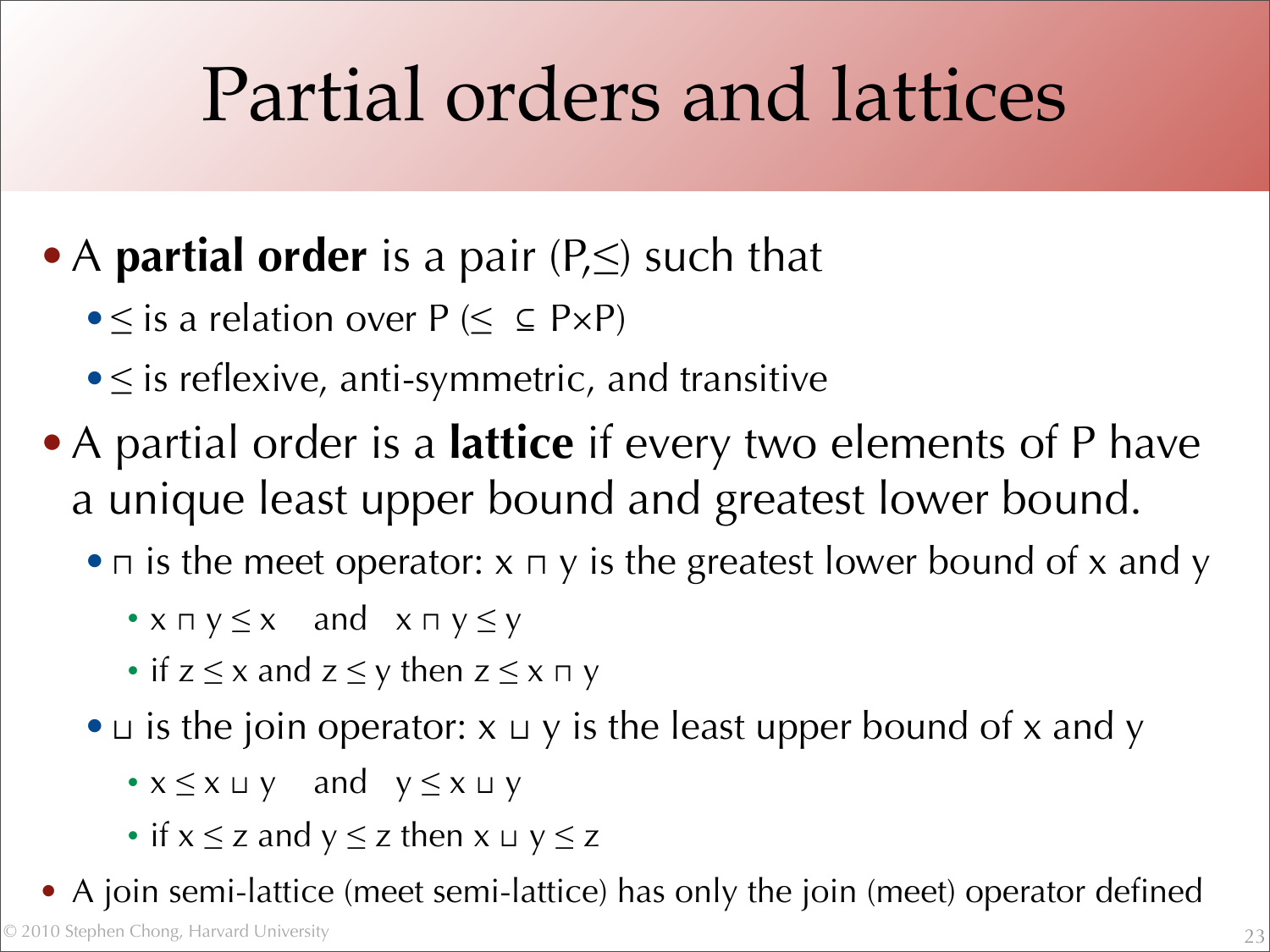# Complete lattices

- •A partially ordered set is a **complete lattice** if meet and join are defined for all subsets (i.e., not just for all pairs)
- A complete lattice always has a bottom element and a top element
- A finite lattice always has a bottom element and a top element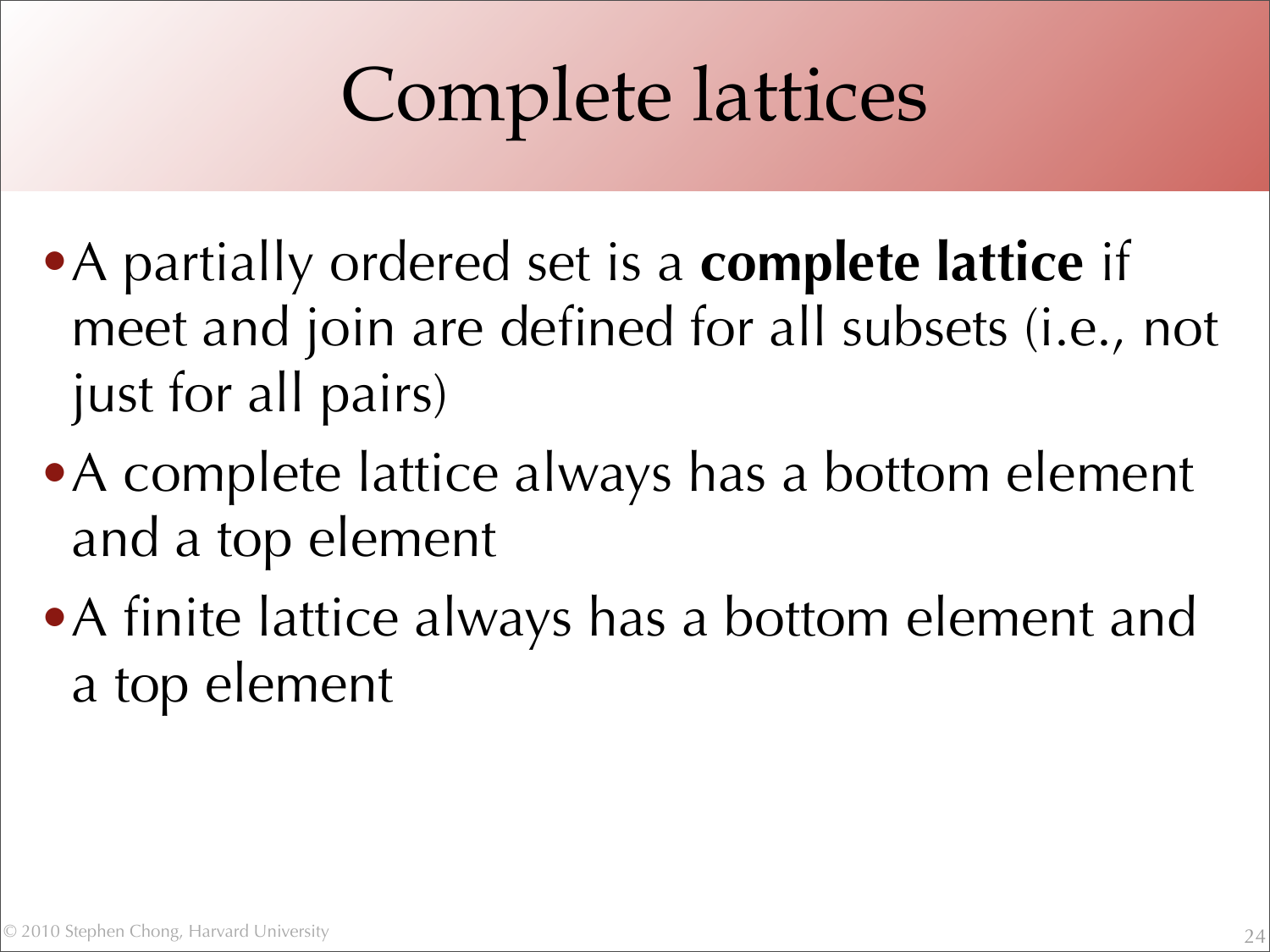### Useful lattices

- $\bullet$  (2<sup>S</sup>,  $\subseteq$ ) forms a lattice for any set S
	- $\bullet$  2<sup>S</sup> is powerset of S, the set of all subsets of S.
- •If  $(S, \leq)$  is a lattice, so is  $(S, \geq)$ 
	- •i.e., can "flip" the lattice
- •Lattice for constant propagation

![](_page_24_Figure_6.jpeg)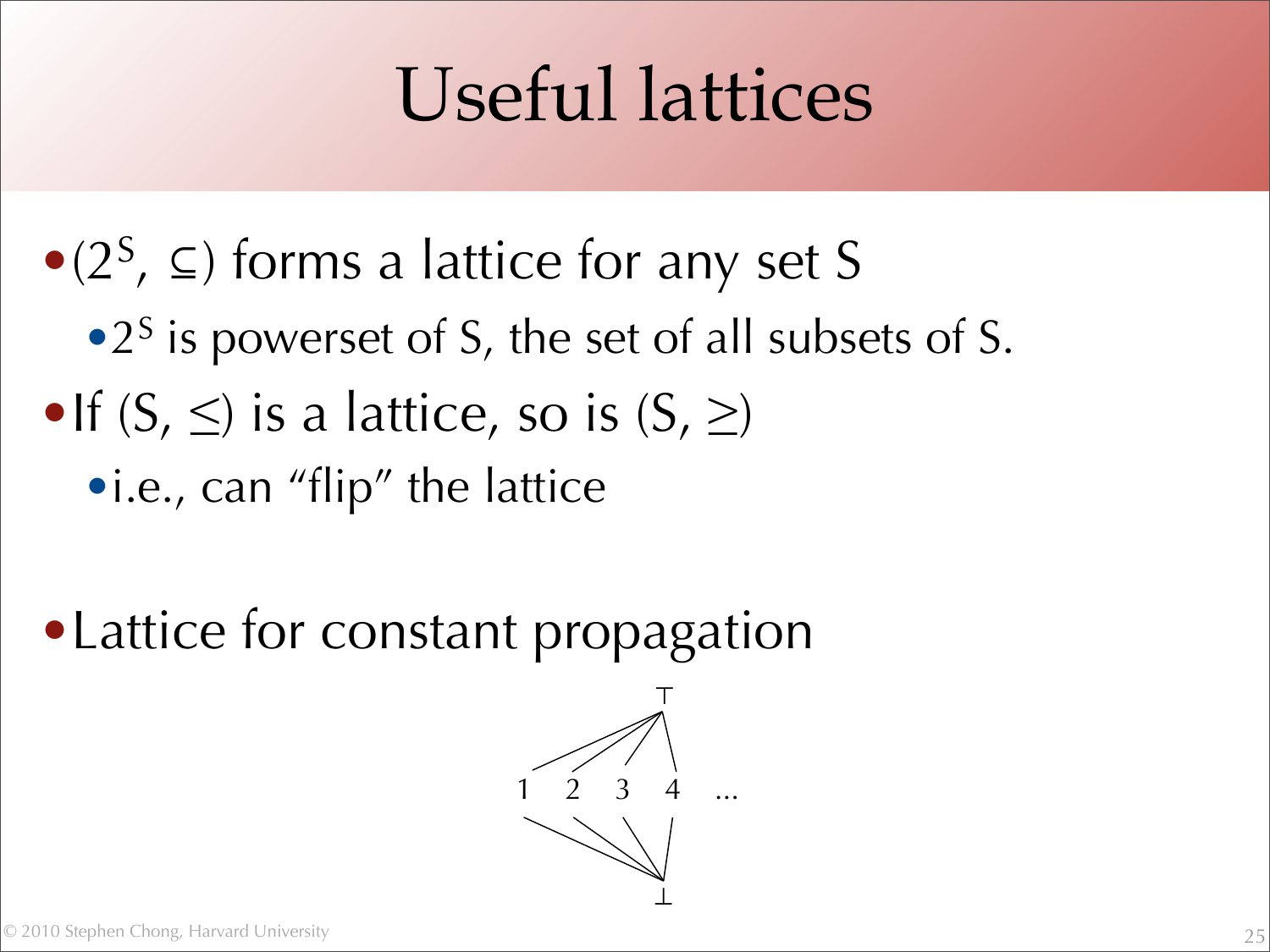## Forward must data flow algorithm

 $Out(s) = T$  for all statements s  $W := \{$  all statements  $\}$  (worklist) repeat { Take s from W  $In(s) := \bigcap_{s' \in \text{pred}(s)} Out(s')$  $temp := Gen(s) \cup (In(s) - Kill(s))$ if (temp  $!=$  Out(s)) {  $Out(s) := temp$  $W := W \cup succ(s)$ } } until  $W = \varnothing$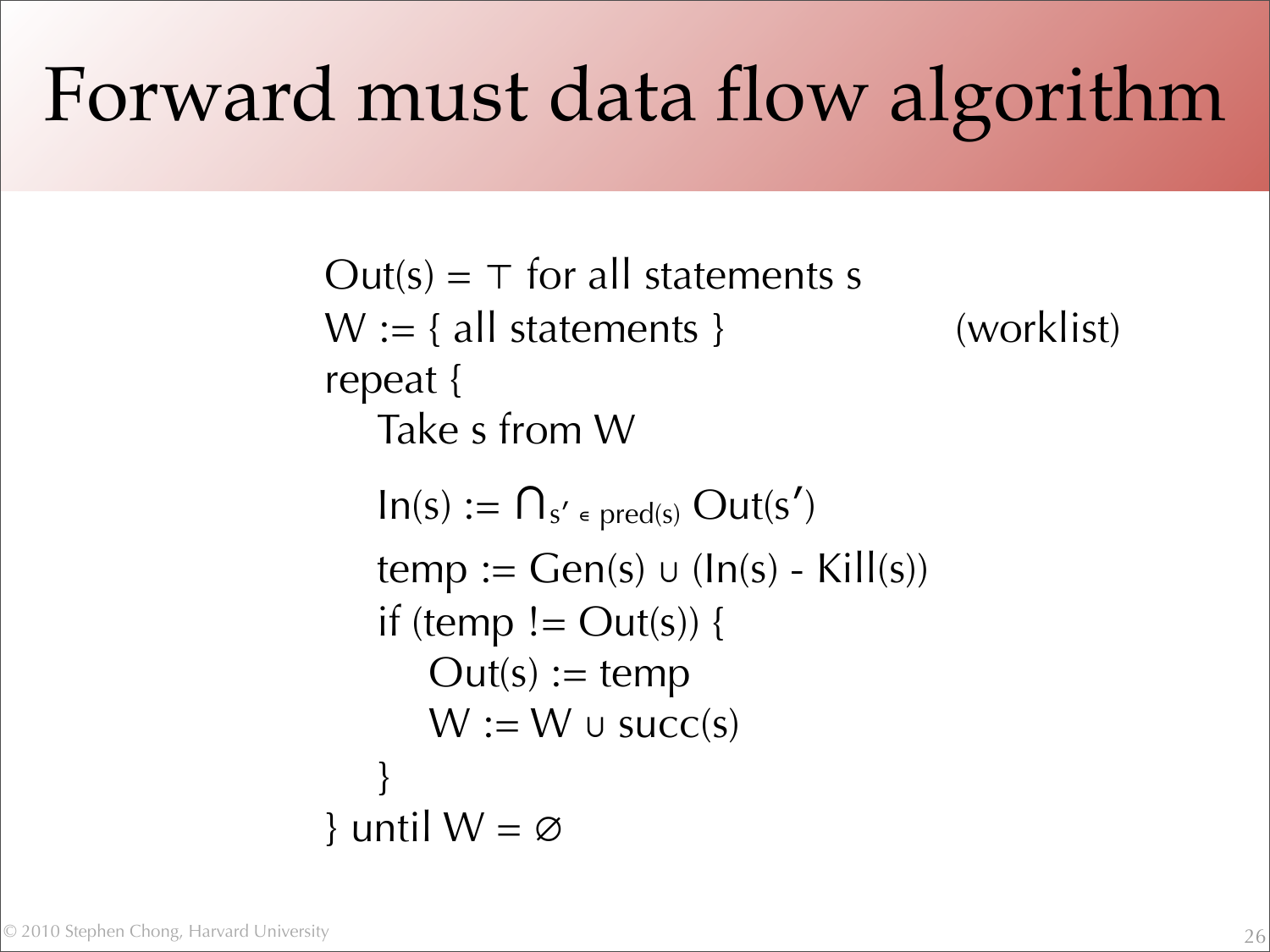# Monotonicity

- •A function f on a partial order is **monotonic** if • if  $x \le y$  then  $f(x) \le f(y)$
- Functions for computing  $In(s)$  and Out(s) are monotonic
	- $\bullet$  In(s)  $:= \bigcap_{s' \in \text{pred}(s)} \text{Out}(s')$
	- temp  $:=$  Gen(s)  $\cup$  (ln(s) Kill(s)) A function  $f_s$  of  $In(s)$

• Putting them together: temp :=  $f_s(\bigcap_{s' \in pred(s)} Out(s'))$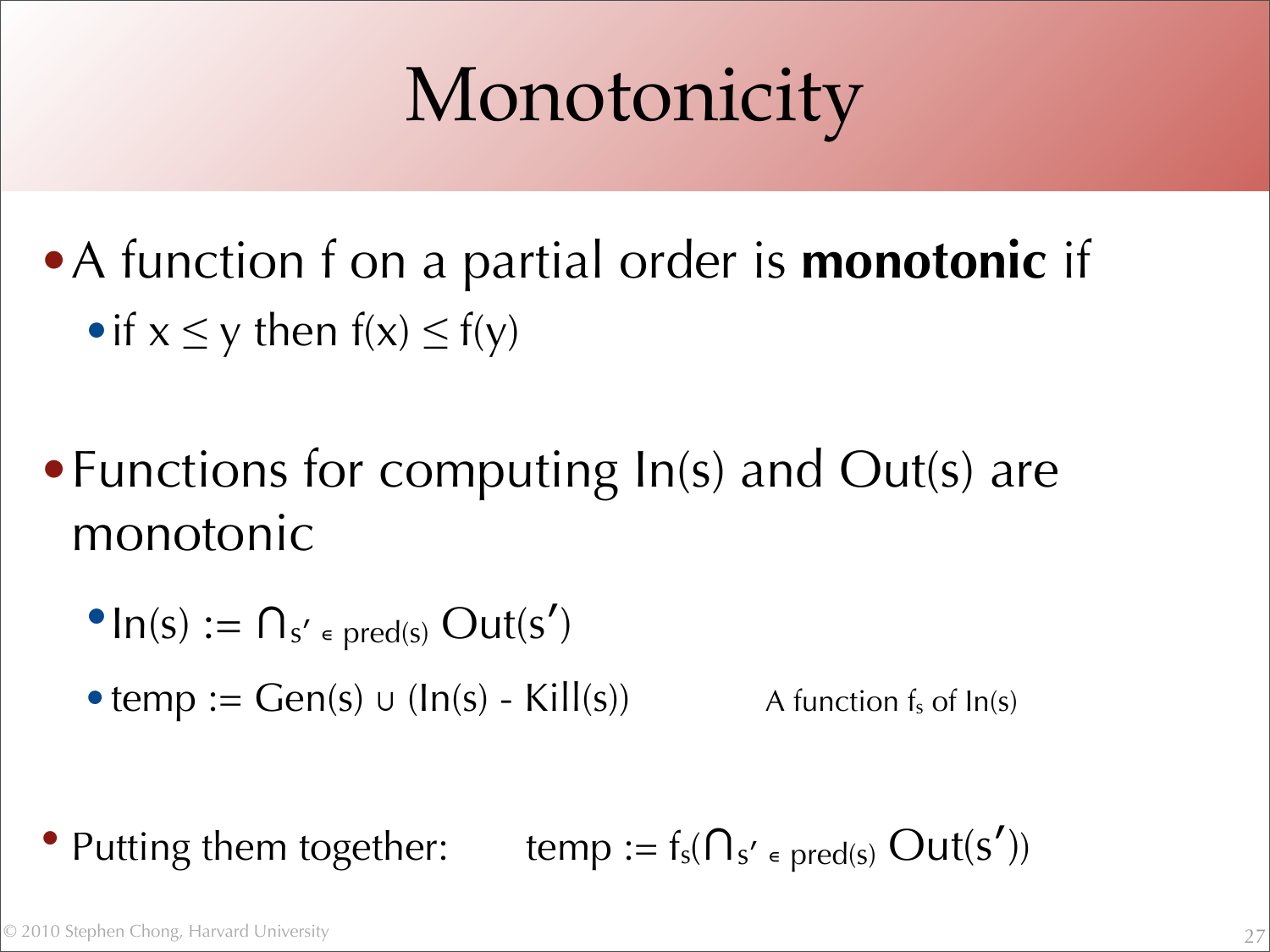### Termination

- We know the algorithm terminates
- In each iteration, either W gets smaller, or Out(s) decreases for some s
	- •Since function is monotonic
- •Lattice has only finite height, so for each s, Out(s) can decrease only finitely often

 $Out(s) = T$  for all statements s  $W := \{$  all statements  $\}$ repeat { Take s from W  $In(s) := \bigcap_{s' \in \text{pred}(s)} Out(s')$  $temp := Gen(s) \cup (In(s) - Kill(s))$ if (temp  $!=$  Out(s)) {  $Out(s) := temp$  $W := W \cup succ(s)$ } } until  $W = \emptyset$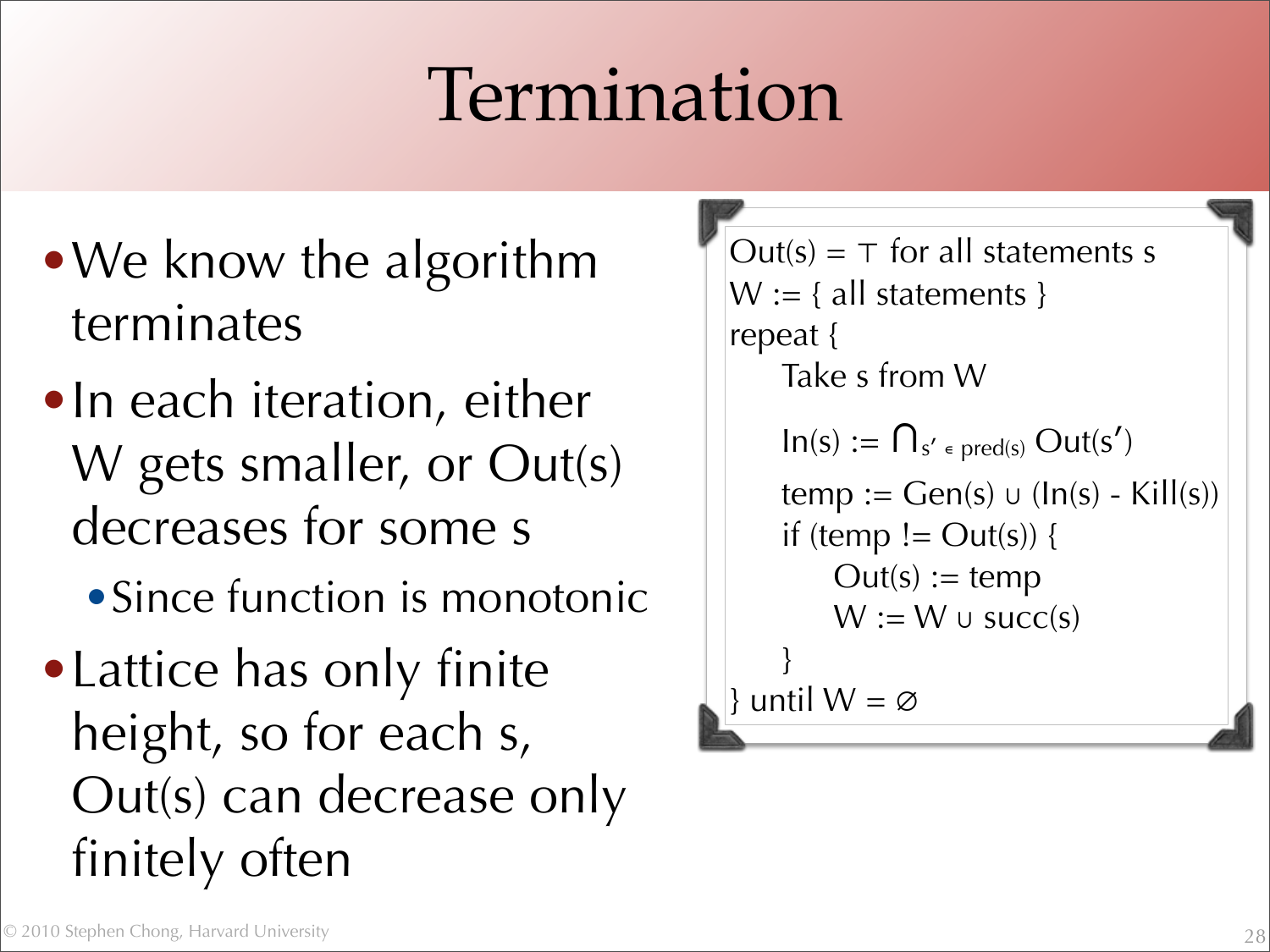### Termination

- •A **descending chain** in a lattice is a sequence  $X_0 < X_1 < ...$
- The **height of a lattice** is the length of the longest descending chain in the lattice
- Then, dataflow must terminate in O(nk) time
	- $\bullet$ n = # of statements in program
	- $\bullet$  k = height of lattice
	- assumes meet operation and transfer function takes O(1) time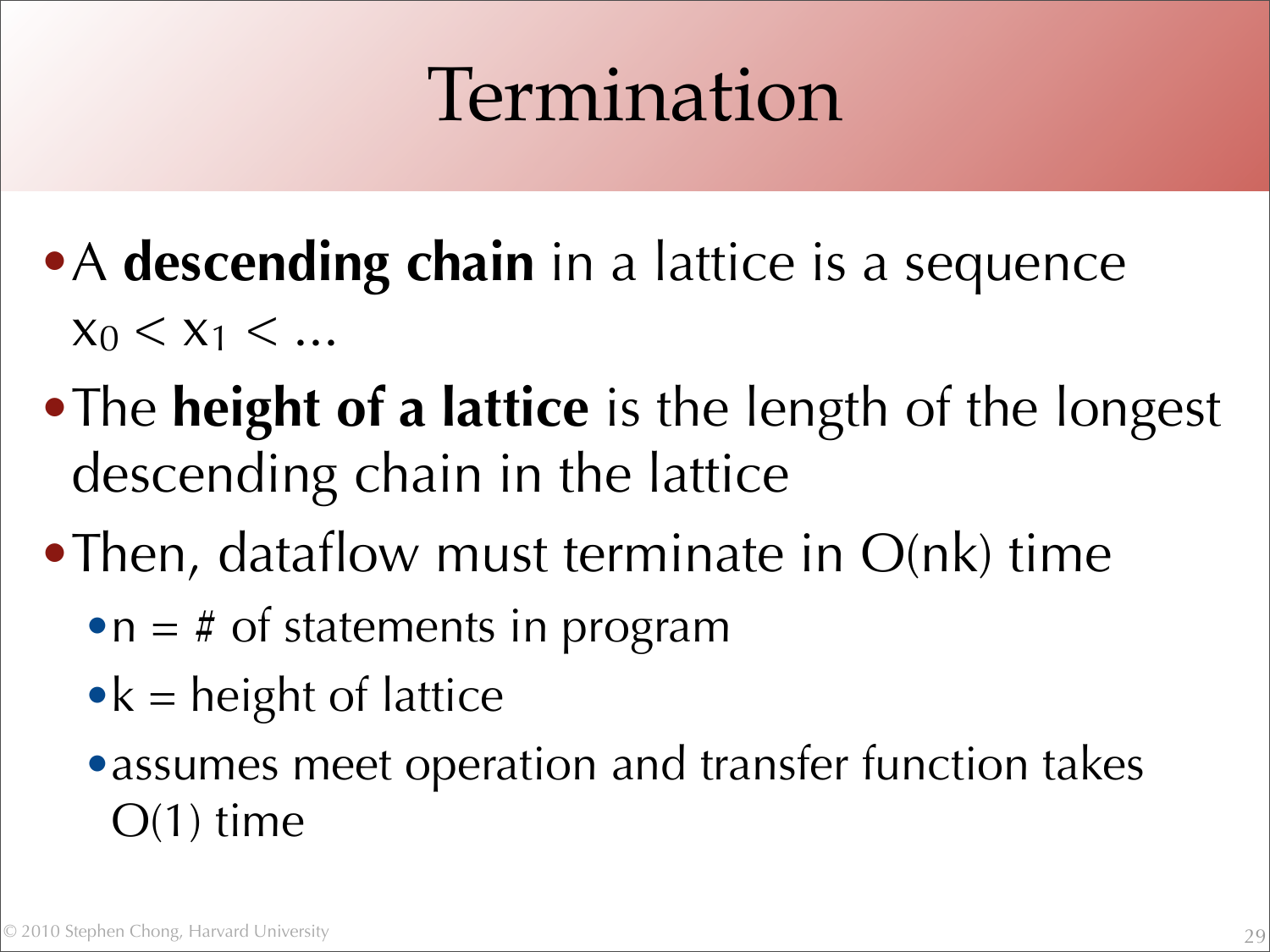# Fixpoints

- Dataflow tradition: Start with Top, use meet
	- •To do this, we need a meet semilattice with top
		- complete meet semilattice = meets defined for any set
		- finite height ensures termination
	- •Computes greatest fixpoint
- •Denotational semantics tradition: Start with Bottom, use join
	- •Computes least fixpoint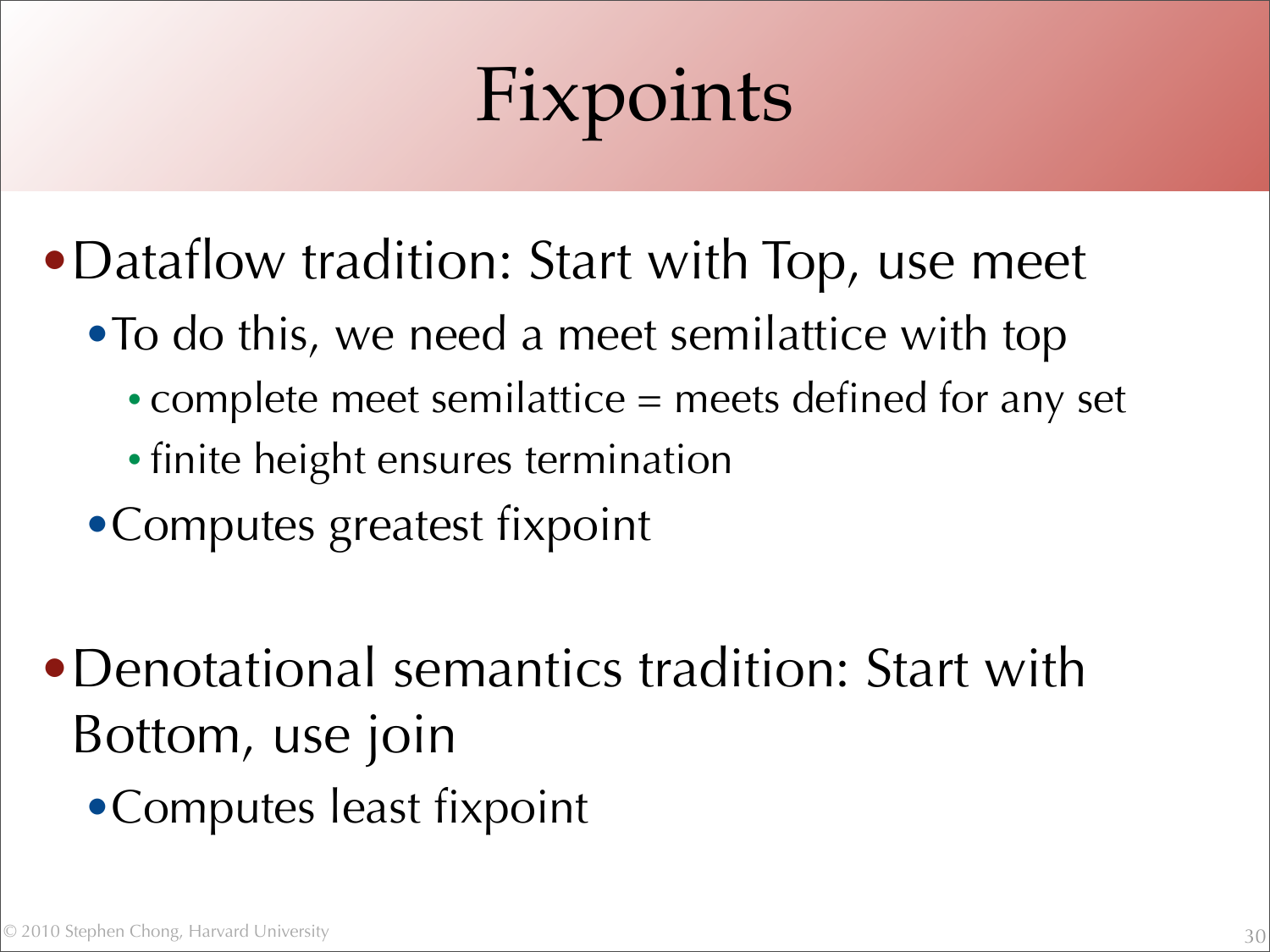## Forward must data flow algorithm

 $Out(s) = T$  for all statements s  $W := \{$  all statements  $\}$  (worklist) repeat { Take s from W  $In(s) := \bigcap_{s' \in \text{pred}(s)} Out(s')$  $temp := Gen(s) \cup (In(s) - Kill(s))$ if (temp  $!=$  Out(s)) {  $Out(s) := temp$  $W := W \cup succ(s)$ } } until  $W = \varnothing$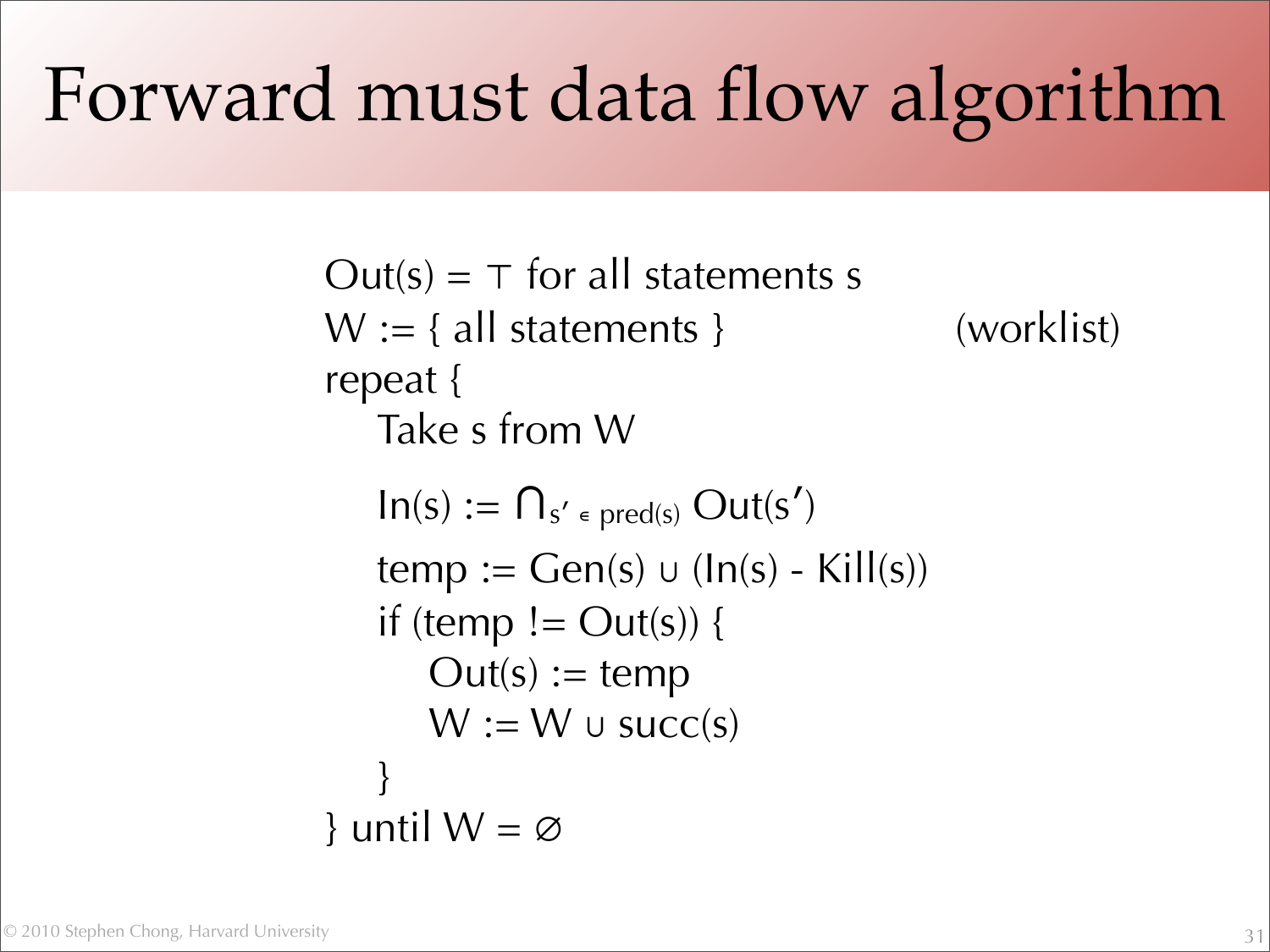## Forward data flow again

```
Transfer function for
                                      statement s
Out(s) = T for all statements s
W := \{ all statements \}repeat {
   Take s from W
   temp := (f_s(\Pi_{s' \in \text{pred}(s)} Out(s'))if (temp != Out(s)) {
       Out(s) := tempW := W \cup succ(s)}
} until W = \varnothing
```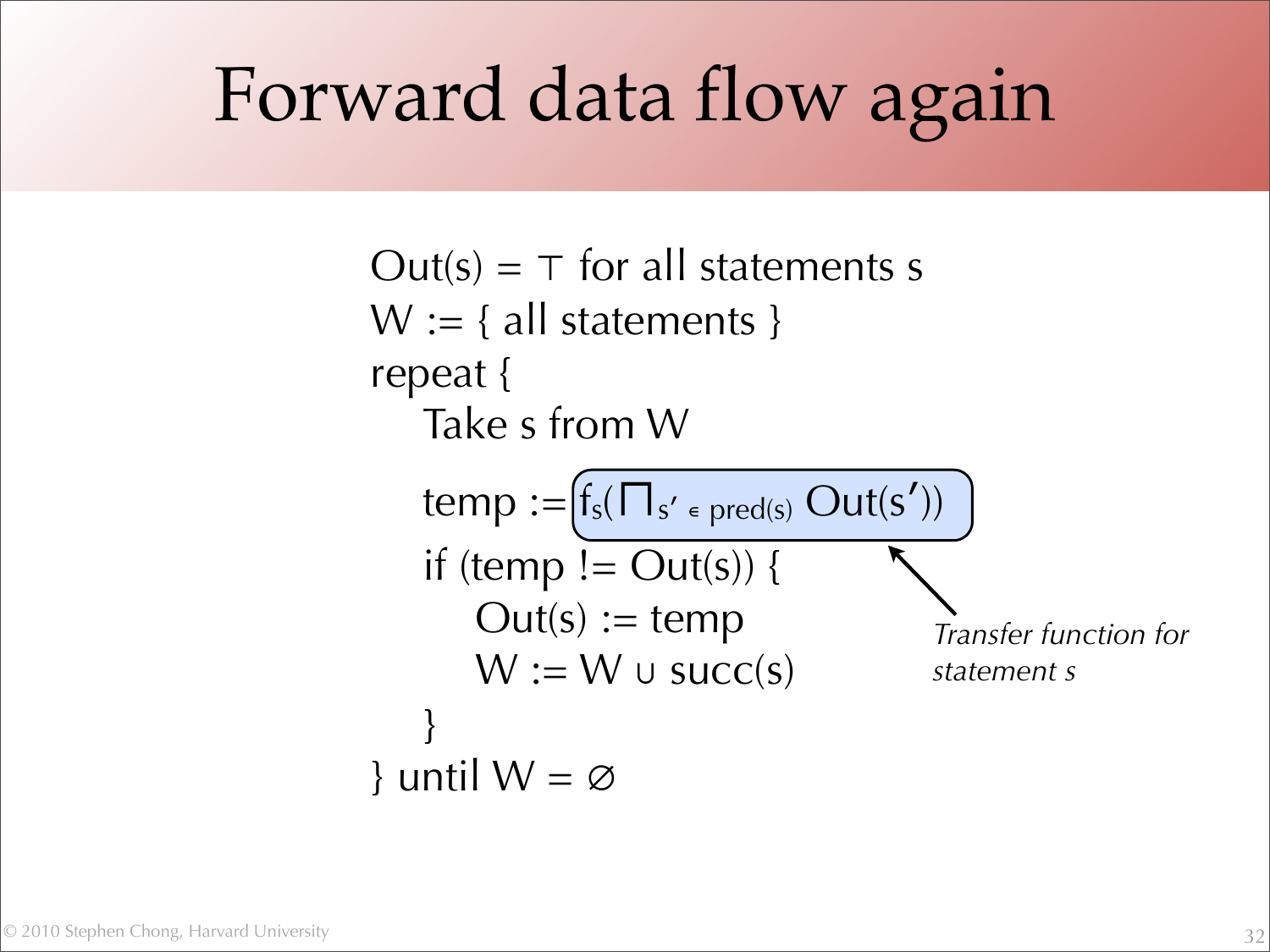## Which lattice to use?

- Available expressions
	- $\bullet$  P = sets of expressions
	- •Meet operation ⊓ is set intersection ∩
	- T is set of all expressions
- Reaching definitions
	- $\bullet$  P = sets of definitions (assignment statements)
	- •Meet operation ⊓ is set union ∪
	- T is empty set

#### • Monotonic **transfer function** f<sub>s</sub> is defined based on gen and kill sets.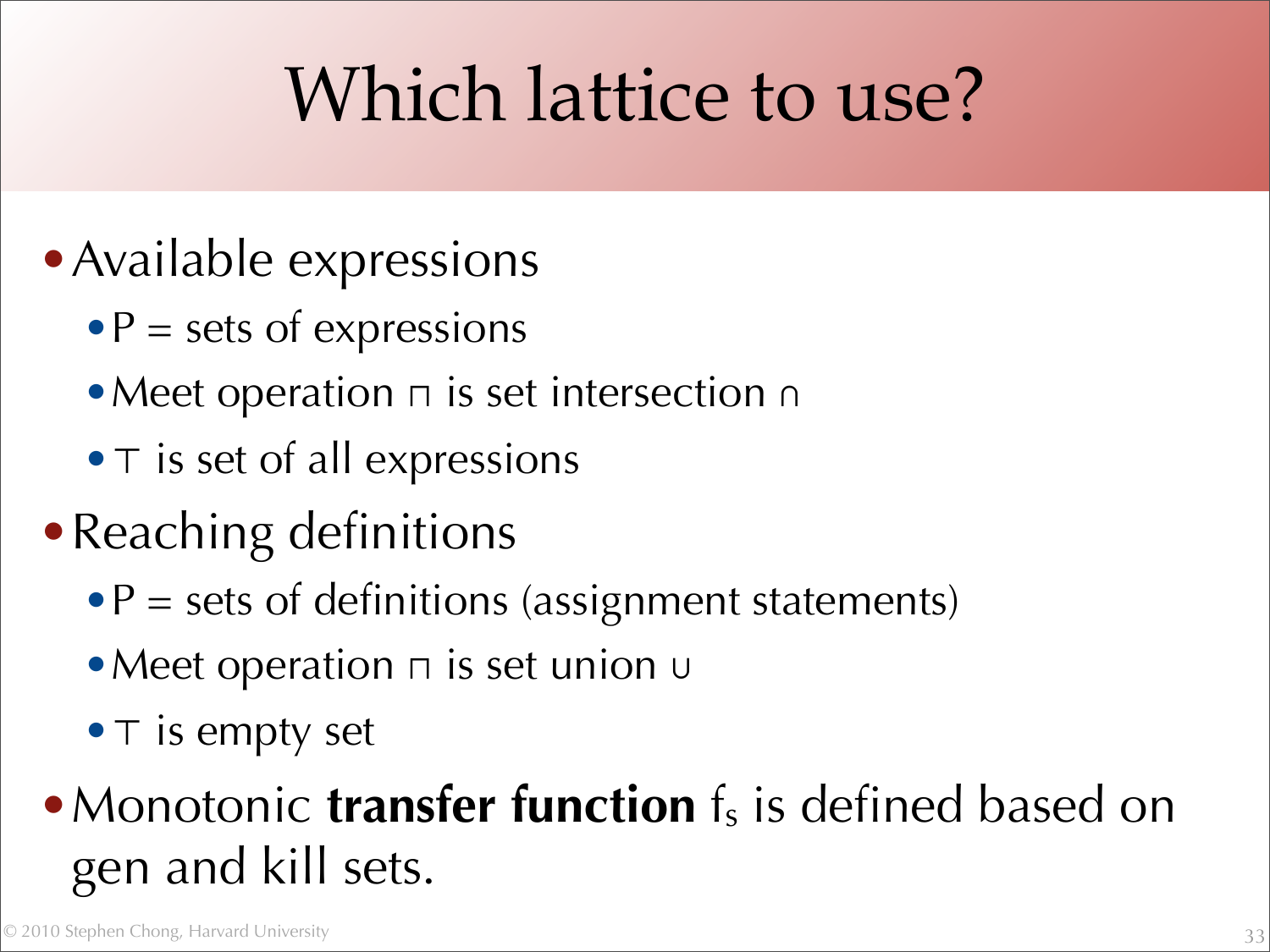# Distributive data flow problems

### •If f is monotonic, then we have  $f(x \cap y) \le f(x) \cap f(y)$

### •If f is **distributive** then we have  $f(x \cap y) = f(x) \cap f(y)$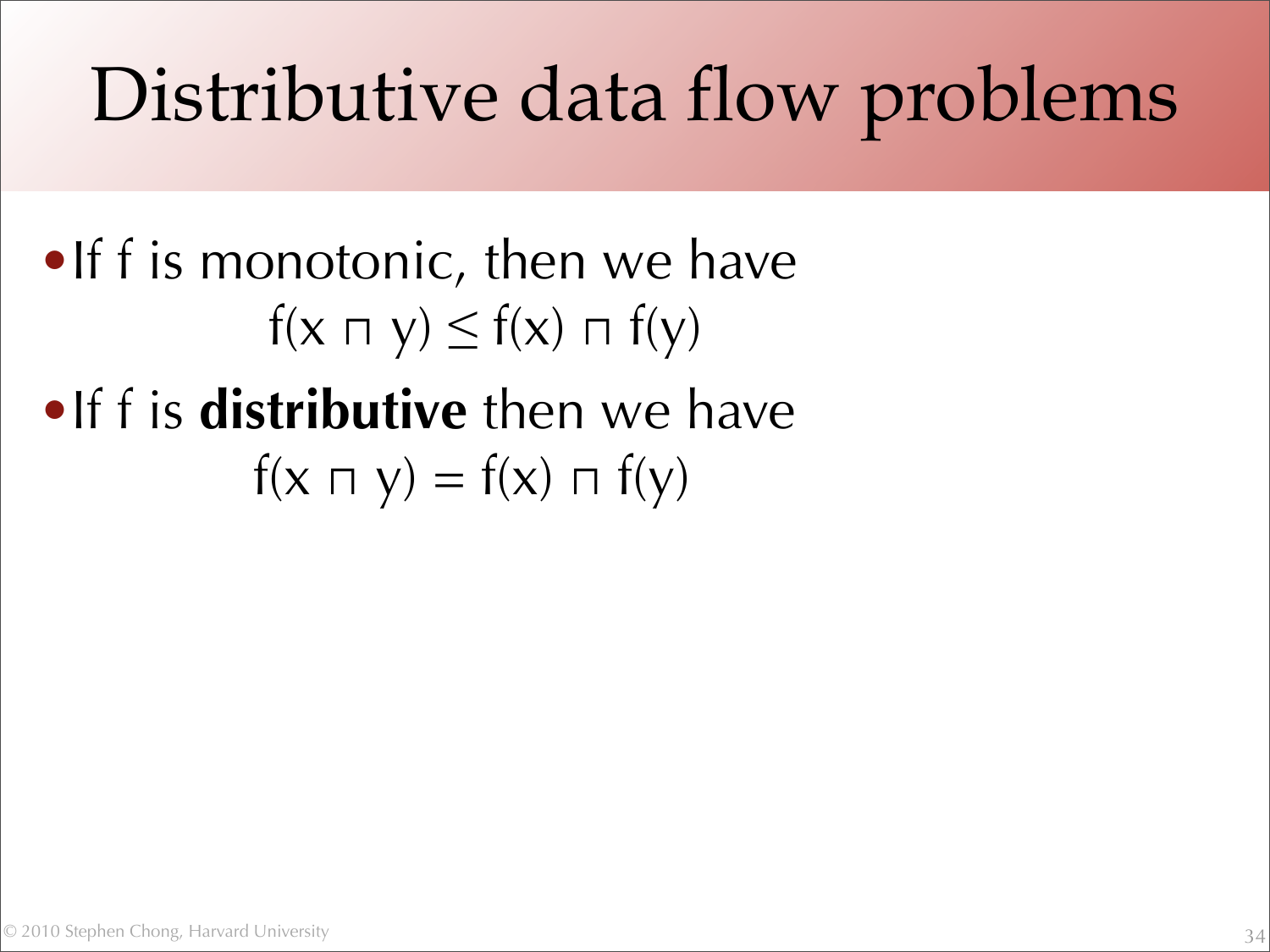## Benefit of distributivity

#### •Joins lose no information

![](_page_34_Figure_2.jpeg)

•  $k(h(f(T) \sqcap g(T)))$  $= k(h(f(T)) \cap h(g(T)))$  $= k(h(f(T))) \sqcap k(h(g(T))))$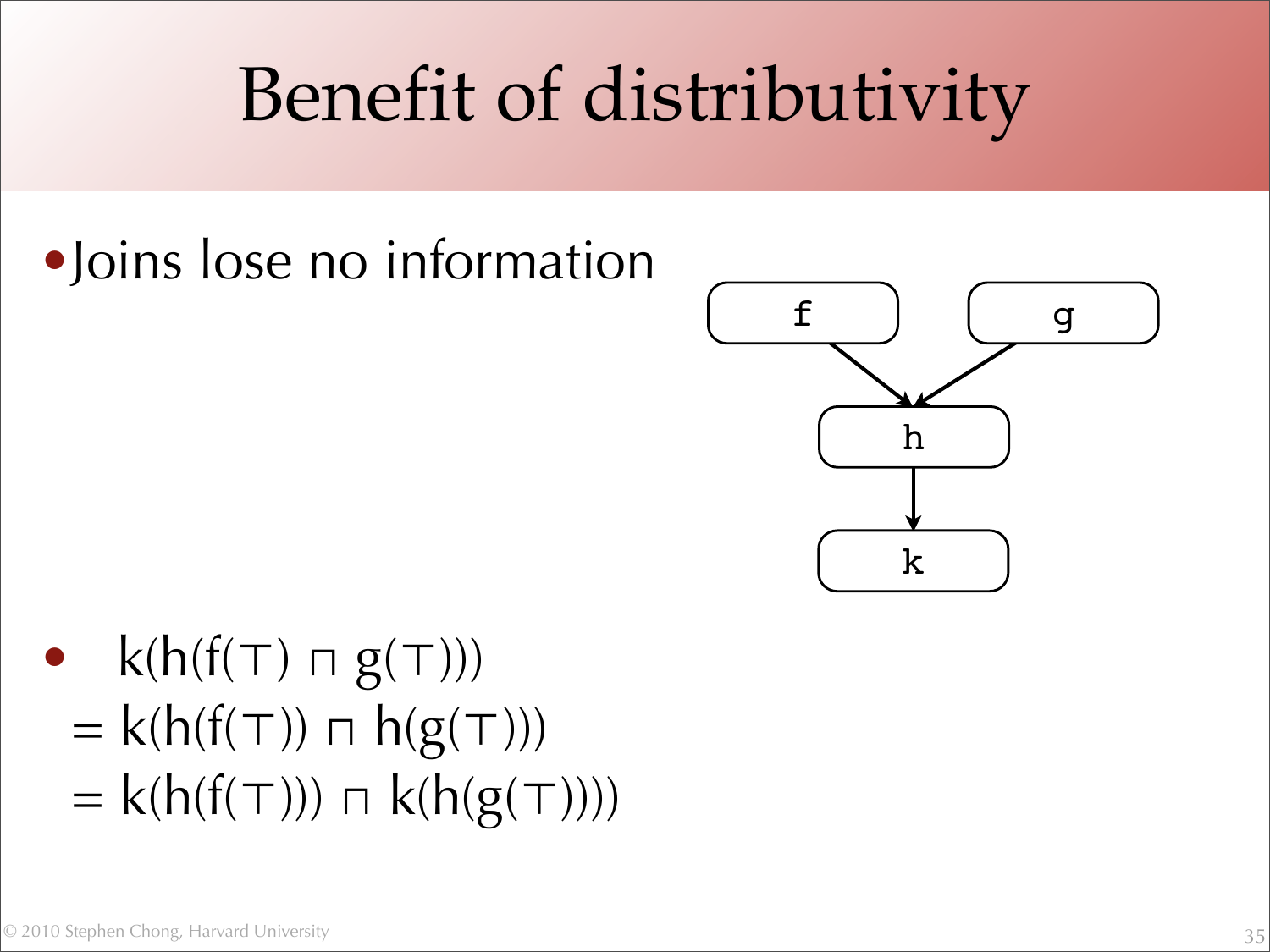# Accuracy of data flow analysis

- •Ideally we would like to compute the **meet over all paths** (MOP) solution:
	- Let f<sub>s</sub> be the transfer function for statement s
	- If p is a path  $s_1,...,s_n$ , let  $f_p = f_{sn},...,f_{s1}$
	- Let paths(s) be the set of paths from the entry to s

- $MOP(s) = \prod_{p \in paths(s)} f_p(\top)$
- If the transfer functions are distributive, then solving using the data flow equations in the standard way produces the MOP solution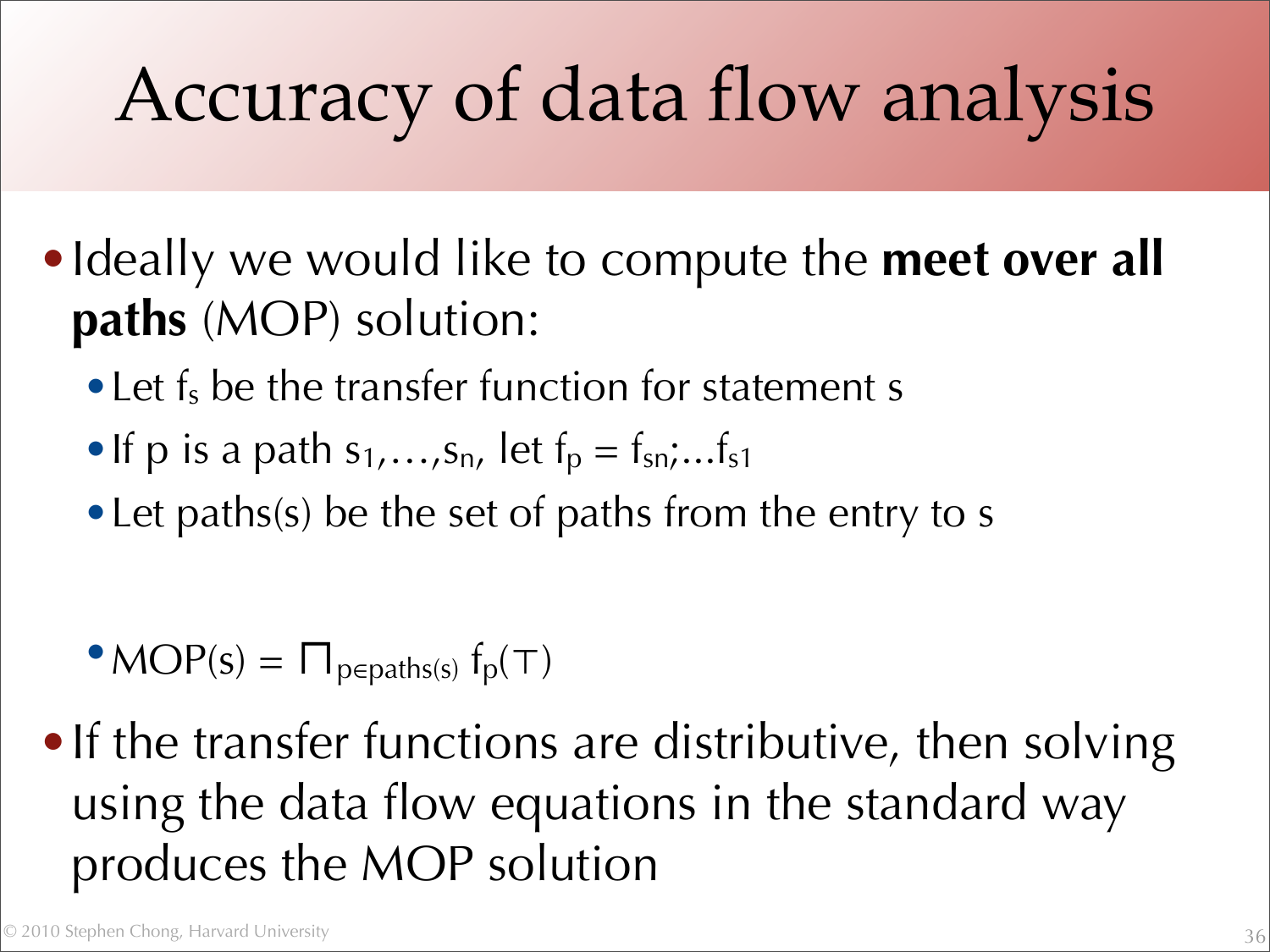# What problems are distributive?

#### •Analyses of *how* the program computes

- $\bullet$  E.g.,
	- Live variables
	- Available expressions
	- Reaching definitions
	- Very busy expressions

### •All Gen/Kill problems are distributive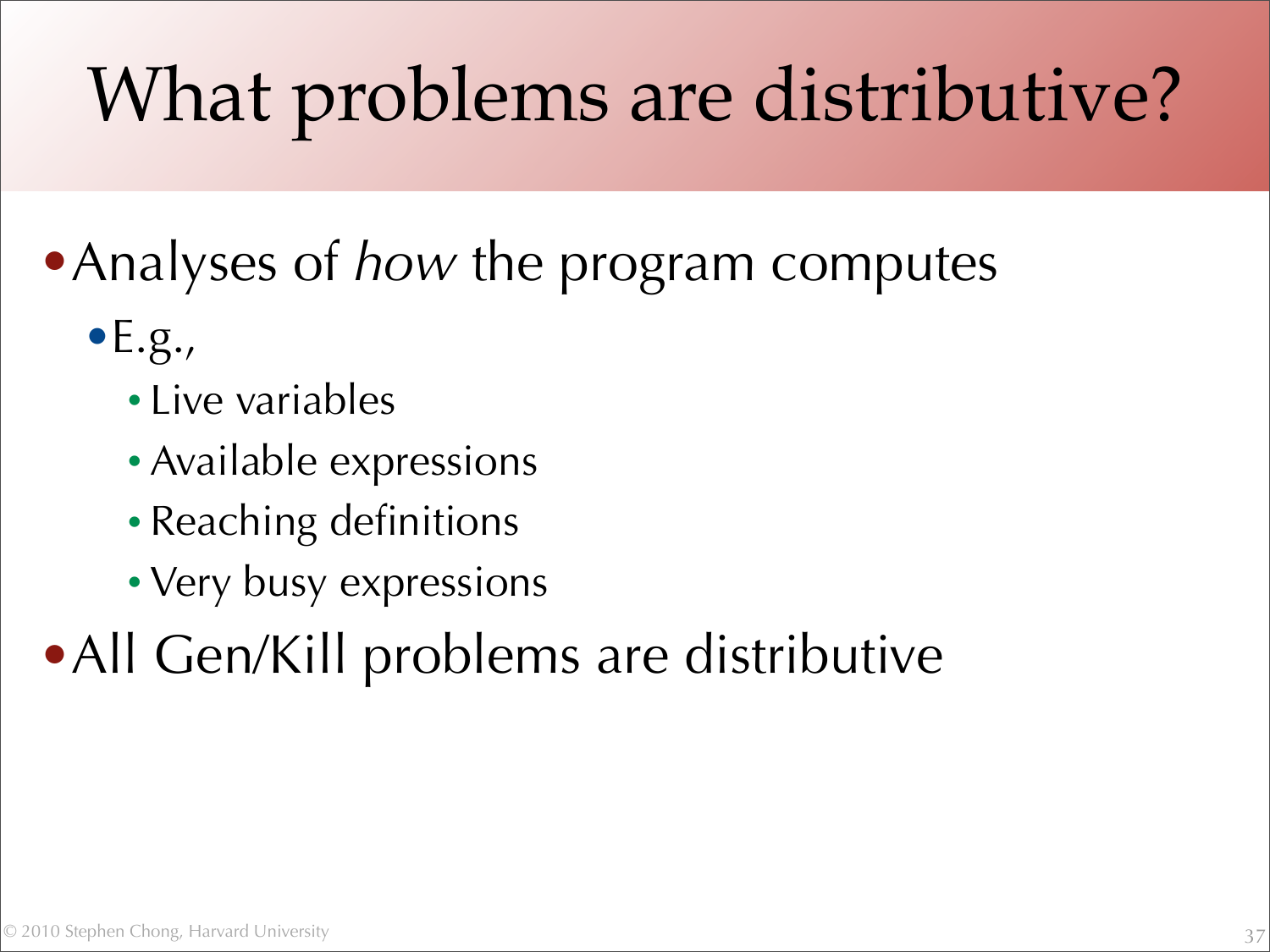# Non-distributive example

#### • Constant propagation

![](_page_37_Figure_2.jpeg)

- •In general, analysis of *what* the program computes is not distributive
- Thm: MOP for In(s) will always be ⊑ iterative dataflow solution

© 2010 Stephen Chong, Harvard University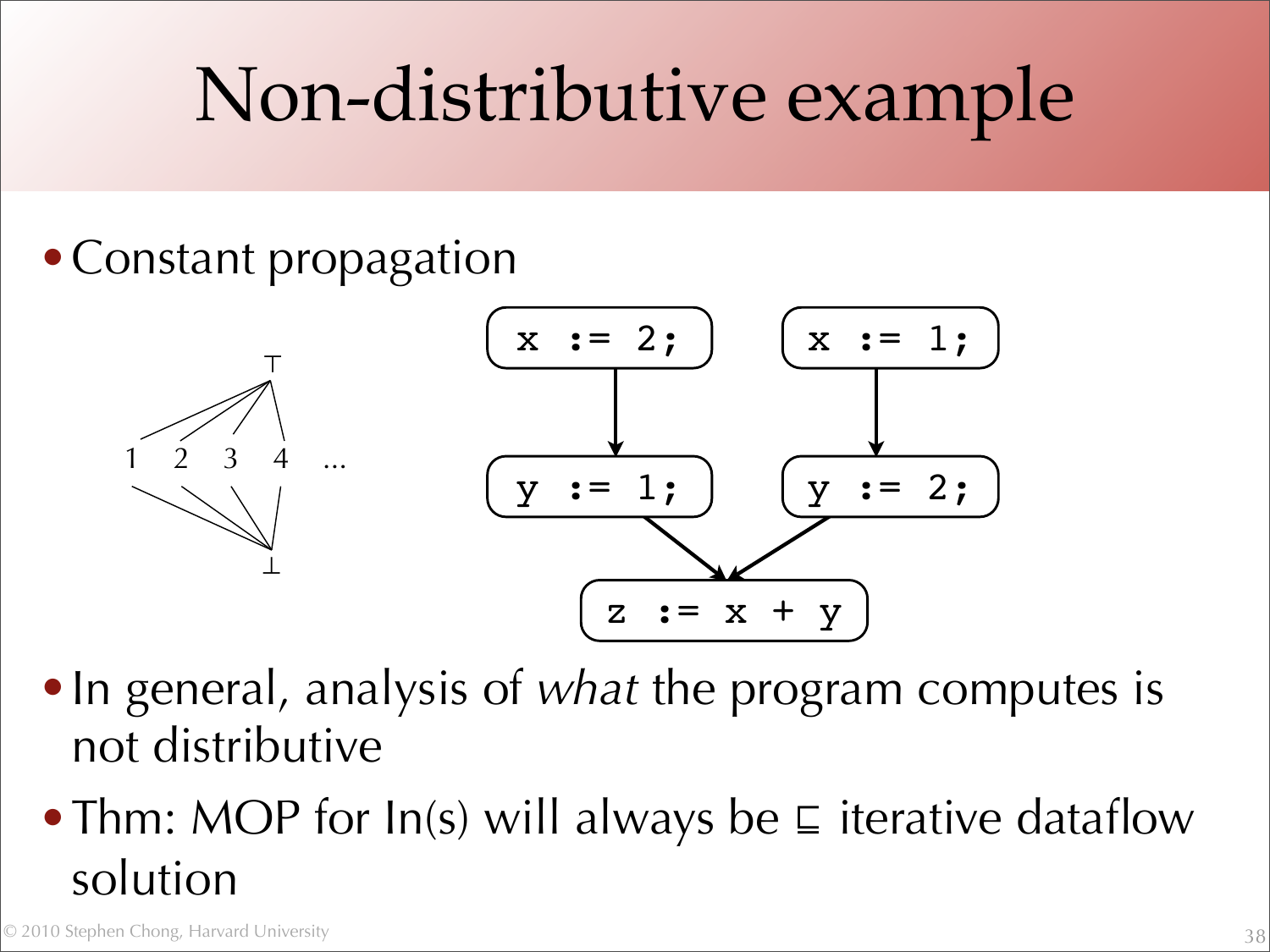# Practical implementation

- •Data flow facts are assertions that are true or false at a program point
- •Can represent set of facts as bit vector
	- •Fact i represented by bit i
	- •Intersection=bitwise and, union=bitwise or, etc
- •"Only" a constant factor speedup
	- •But very useful in practice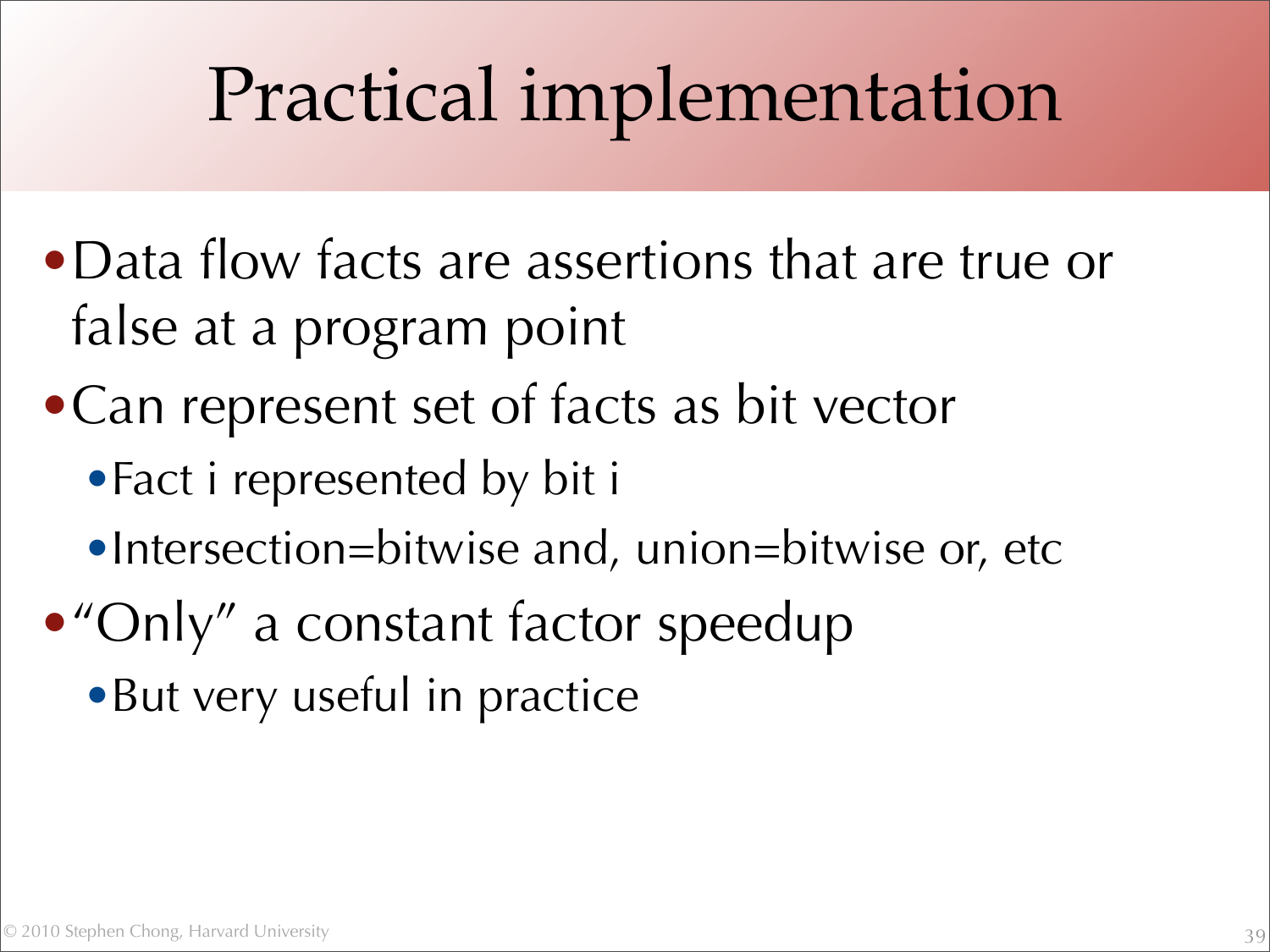## Basic blocks

- •A **basic block** is a sequence of statements such that
	- No branches to any statement except the first
	- No statement in the block branches except the last
- •In practical data flow implementations
	- •Compute Gen/Kill for each basic block
		- Compose transfer functions
	- Store only In/Out for each basic block
	- Typical basic block is about 5 statements

© 2010 Stephen Chong, Harvard University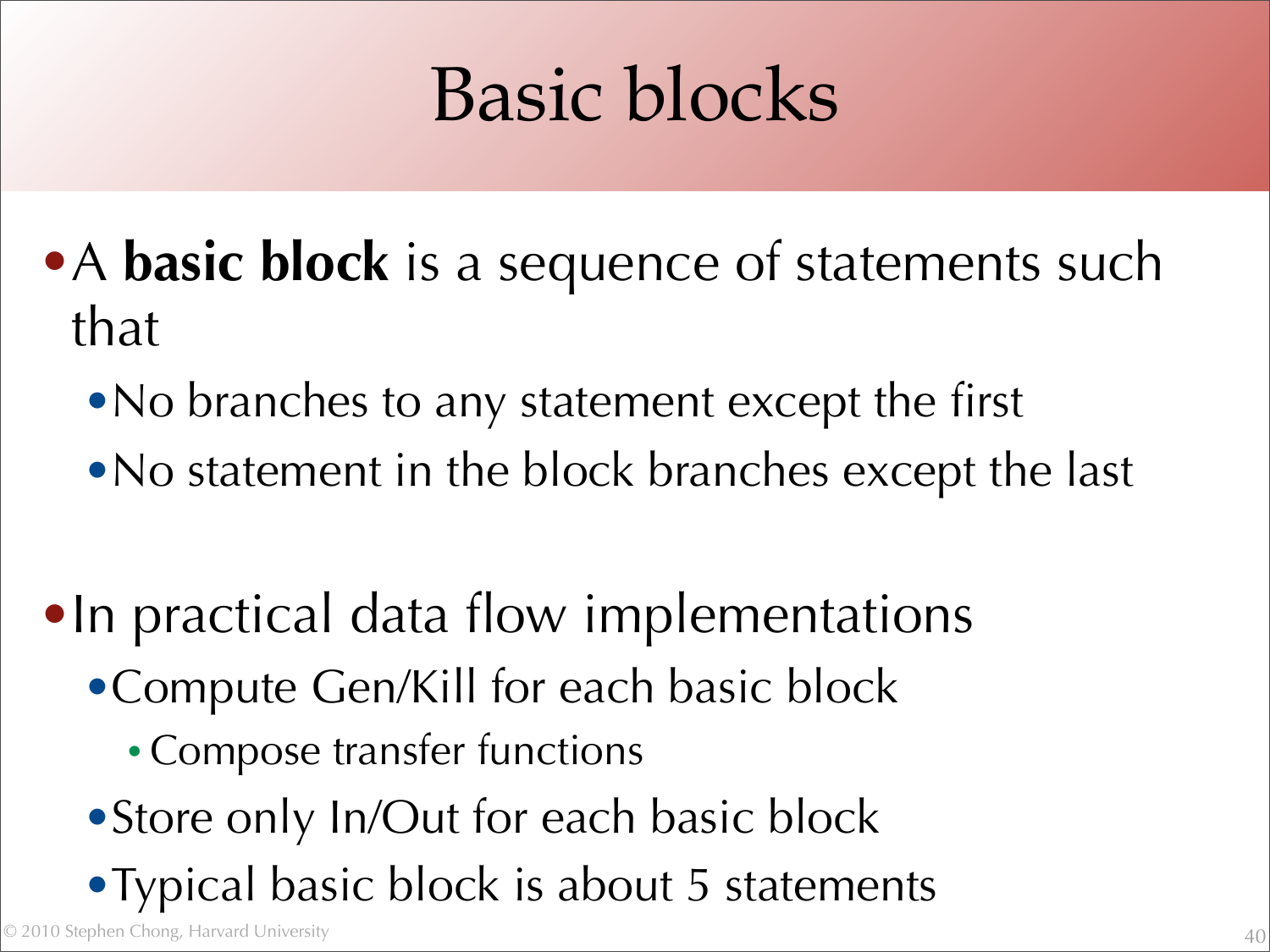## Order is important

- Assume forward data flow problem
	- Let  $G=(V,E)$  be the CFG
	- Let k be the height of the lattice
- •If G acyclic, visit in topological order
	- •Visit head before tail of edge
- Running time  $O(|E|)$ 
	- No matter what size the lattice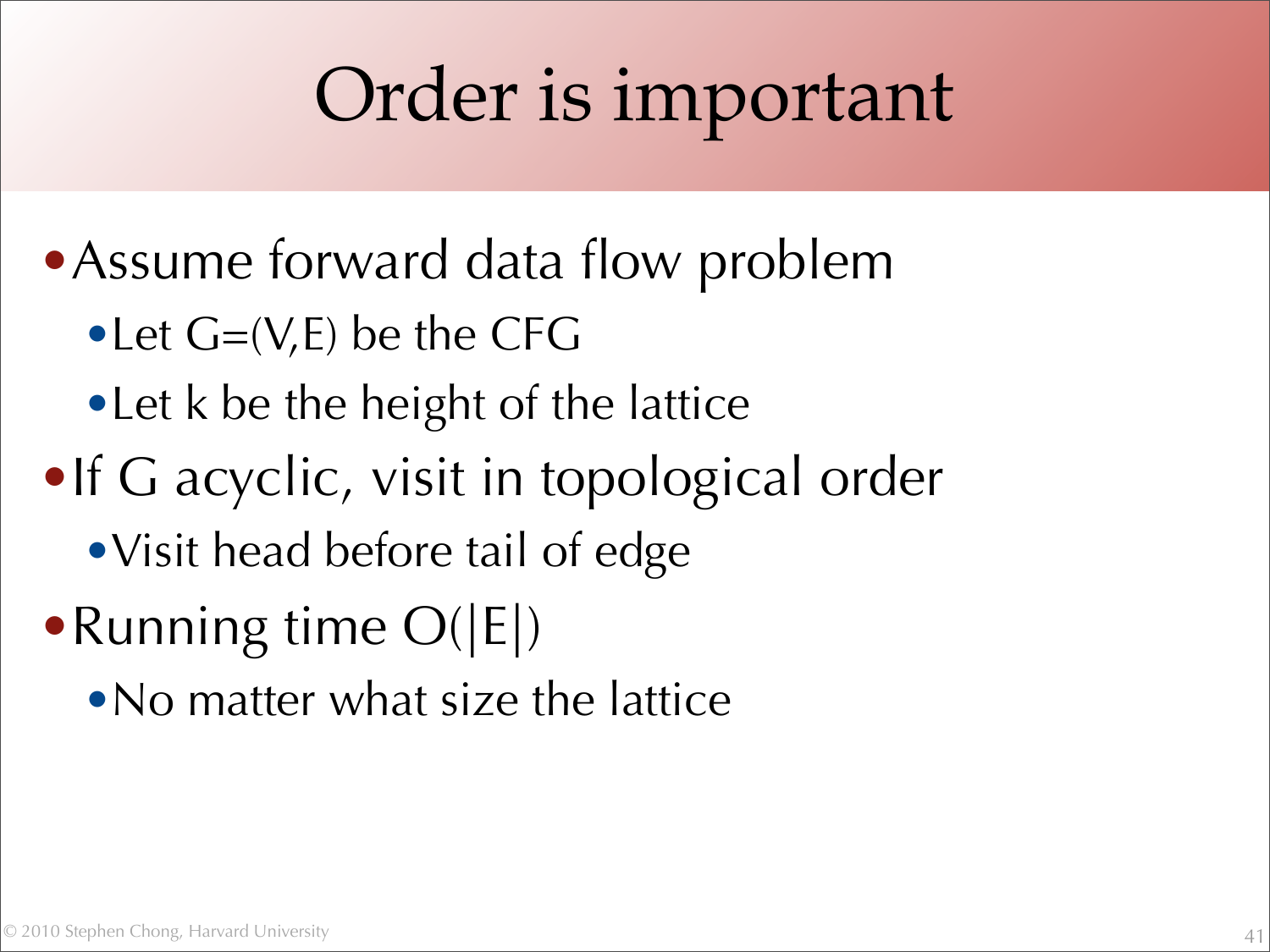## Order is important

• If G has cycles, visit in reverse postorder

• Order from depth-first search

- Let  $Q = max #$  back edges on cycle-free path
	- Nesting depth
	- Back edge is from node to ancestor on DFS tree
- •Then if  $\forall x. f(x) \leq x$  (sufficient, but not necessary)
	- Running time is  $O((Q + 1)|E|)$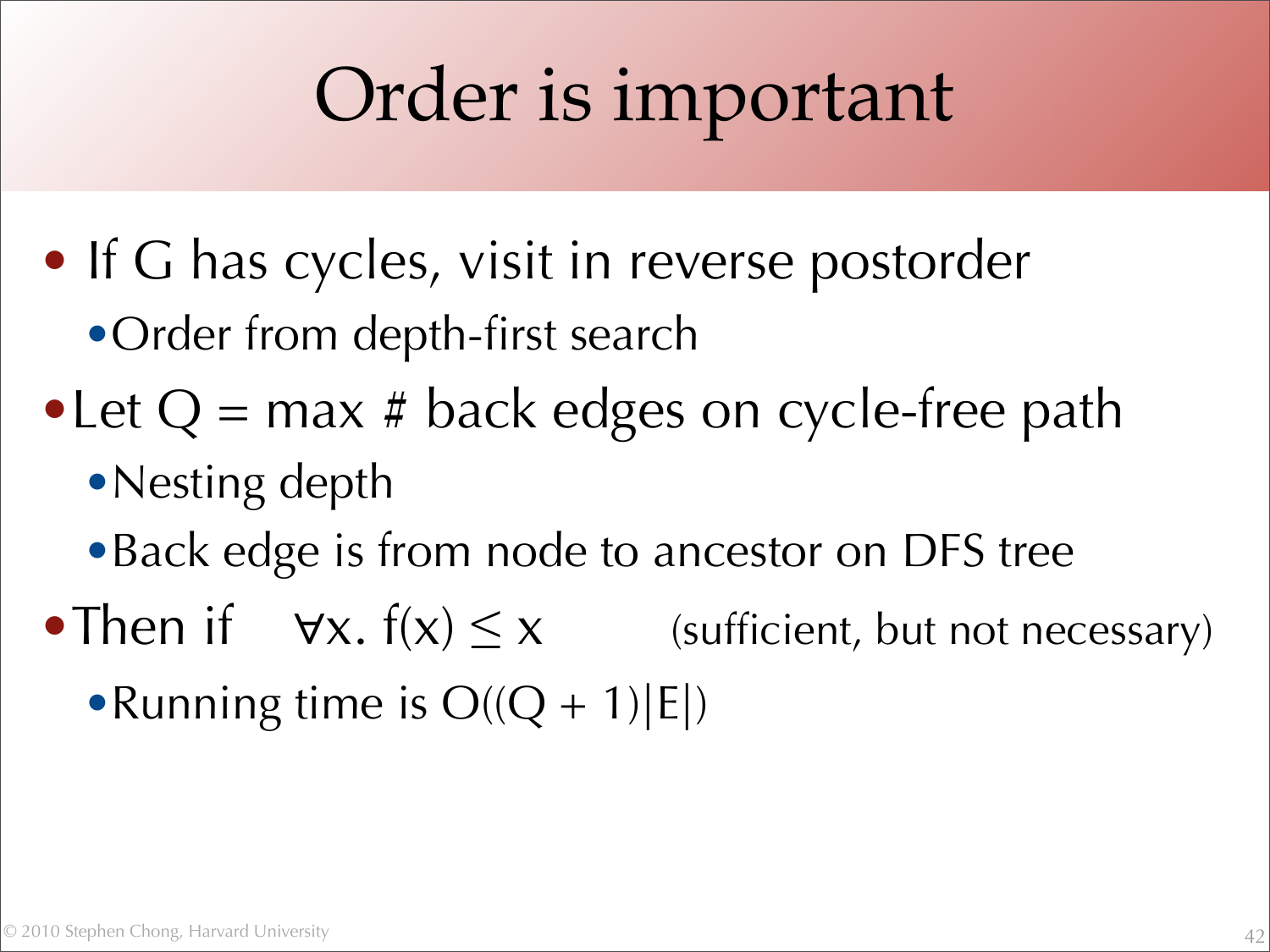# Flow sensitivity

- •Data flow analysis is **flow sensitive**
	- •The order of statements is taken into account
		- I.e., we keep track of facts per program point

### •Alternative: **Flow-insensitive** analysis

- Analysis the same regardless of statement order
- •Standard example: types describe facts that are true at all program points
	- $/*$ x:int\*/  $x:=...$  /\* $x:int*/$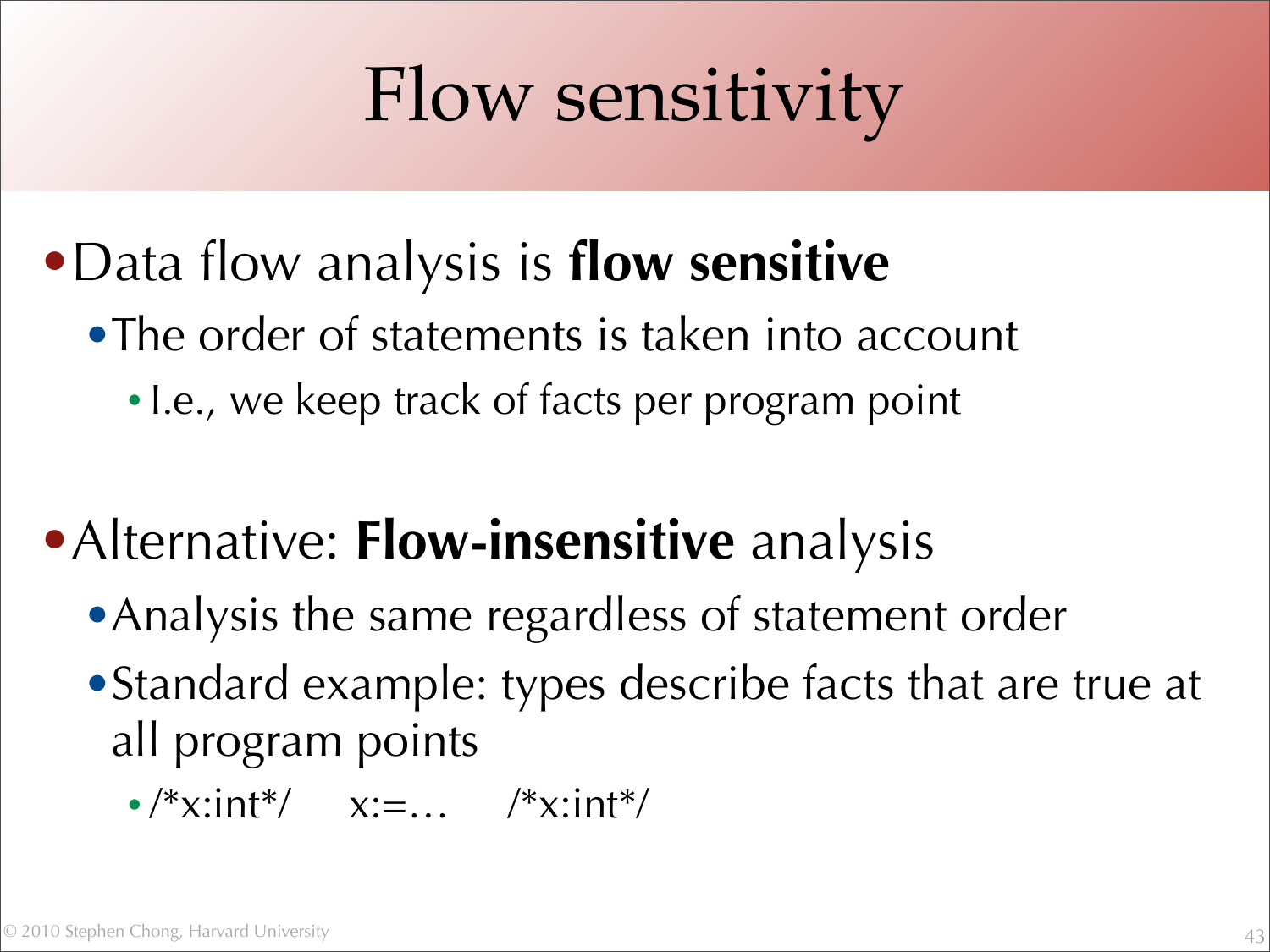# A problem...

```
•Consider following program
                FILE *pFile = NULL;
                if (debug) {
                   pFile = fopen("delaylog.txt", "a")}
                …
                if (debug) {
                   fputs("foo", pFile);
                }
```
### •Can pFile be NULL when used for fputs? •What dataflow analysis could we use to determine if it is?

© 2010 Stephen Chong, Harvard University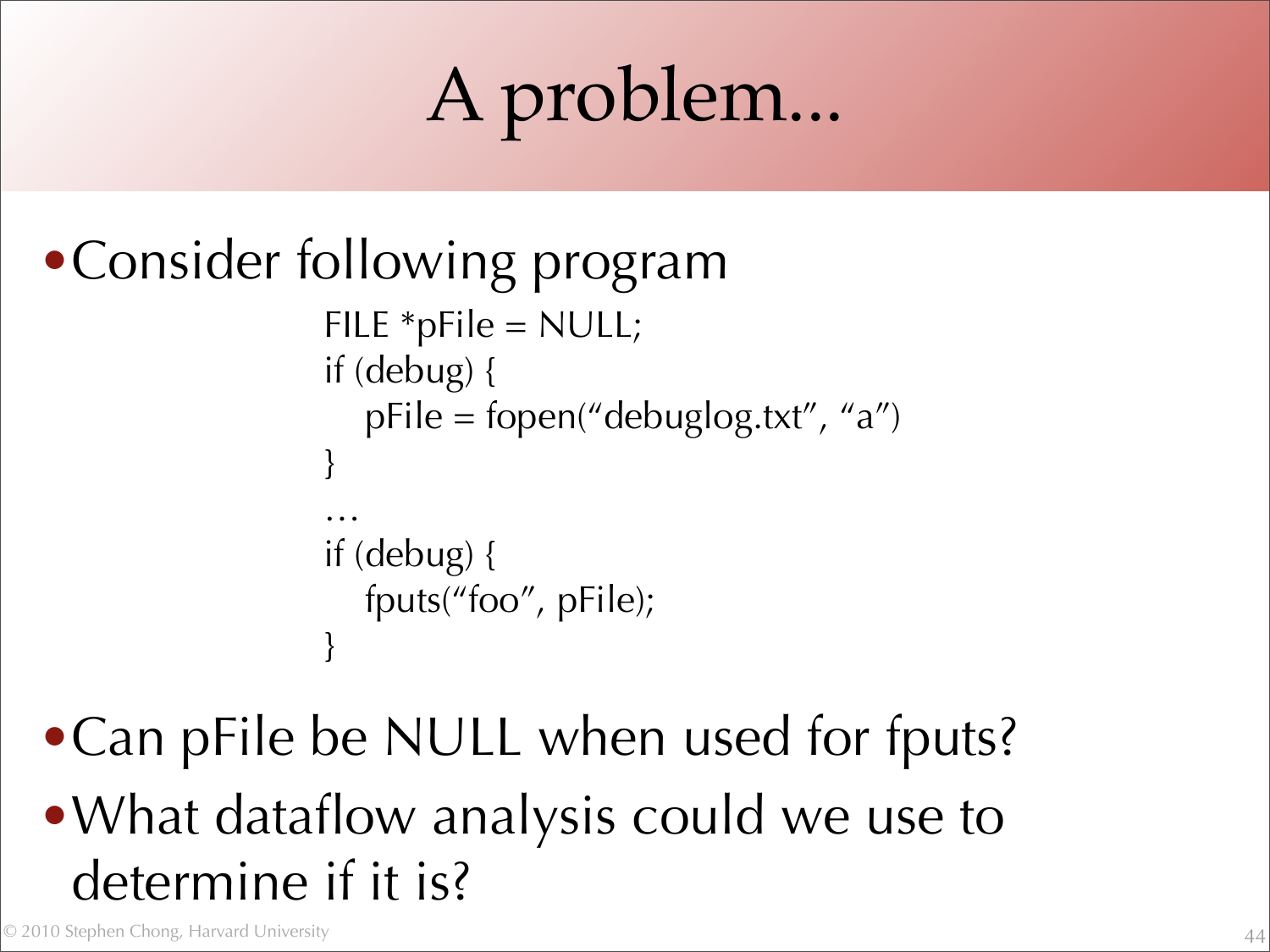## Path sensitivity

![](_page_44_Figure_1.jpeg)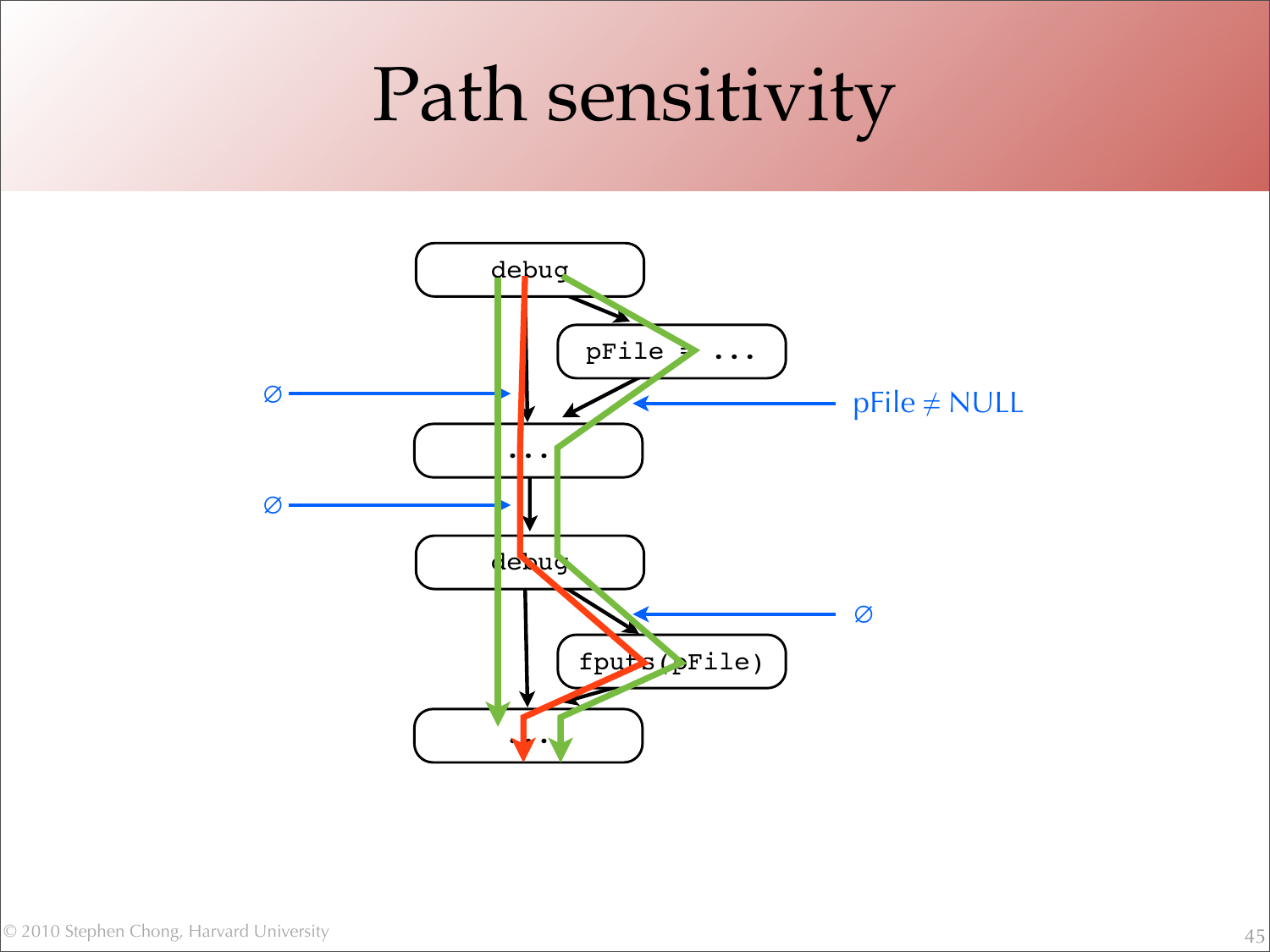# Path sensitivity

- A **path-sensitive** analysis tracks data flow facts depending on the path taken
	- Path often represented by which branches of conditionals taken
- Can reason more accurately about **correlated conditionals** (or **dependent conditionals**) such as in previous example
- How can we make a path sensitive analysi
	- Could do a dataflow analysis where we track facts for each possible path
	- But exponentially many paths make it difficult to scale
- Some research on scalable path sensitive analyses. We will discuss one next week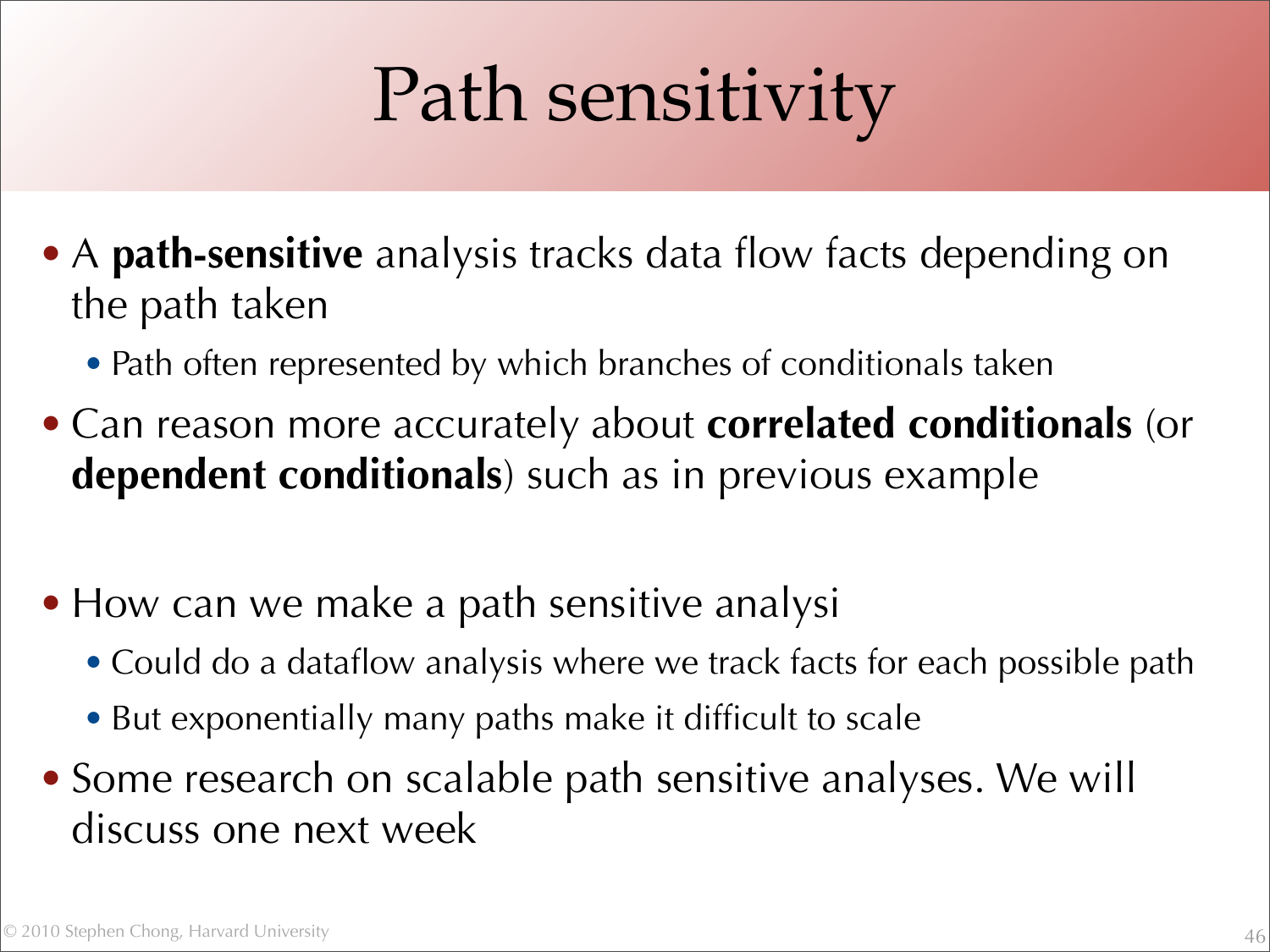# Terminology review

- Must vs. May
	- •(Not always followed in literature)
- •Forwards vs. Backwards
- •Flow-sensitive vs. Flow-insensitive
- Path-sensitive vs Path-insensitive
- Distributive vs. Non-distributive